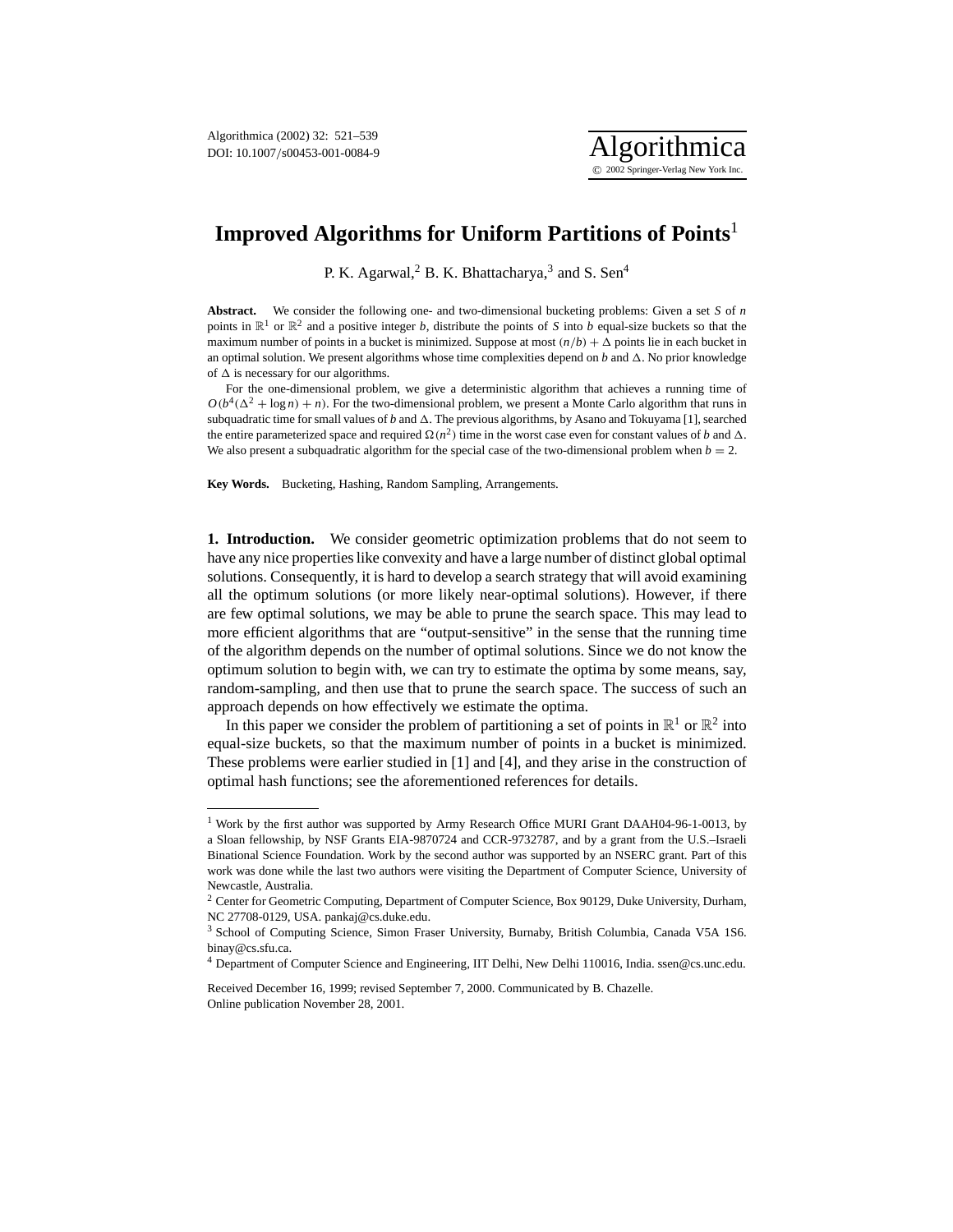First we consider the following one-dimensional problem: Given a set *S* of *n* real numbers and an integer  $1 \leq b \leq n$ , partition *S* uniformly into *b* equal-size buckets, i.e., each bucket has the same width. The buckets are defined by real numbers  $\beta_i = L + i \cdot w$ , for  $0 \le i \le b$  where *L* is the left endpoint of the leftmost bucket and w is the width (size) of the buckets. The *i*th bucket  $B_i$ ,  $1 \le i \le b$ , is defined by the interval  $[\beta_i, \beta_{i+1})$ and  $S \cap B_i$  is the *content* of the *i*th bucket (for a fixed choice of *L* and w). We wish to minimize the maximum size of the contents in buckets. Two version of this problem are studied: (i) the *tight* case in which  $B_1$  and  $B_b$  are required to be nonempty, and (ii) the *relaxed* case in which they are allowed to be empty.

Next, we consider the two-dimensional problem. Given a set *S* of *n* points in  $\mathbb{R}^2$ and an integer  $b \leq n$ , we again wish to partition *S* into *b* equal-size buckets so that the maximum number of points in a bucket is minimized. We consider two types of buckets. First, we consider the case in which the buckets are formed by equally spaced *b* + 1 parallel lines,  $\ell_0, \ldots, \ell_b$ , with orientation  $\theta$ , for some  $\theta \in \mathbb{S}^1$ . We require *S* to lie between  $\ell_0$  and  $\ell_b$  and both  $\ell_0$ ,  $\ell_b$  to contain at least one point of *S*. The *buckets* are *b* strips defined by consecutive lines  $\ell_{i-1}$  and  $\ell_i$  (1 ≤ *i* ≤ *b*); see Figure 1(ii). This bucketing problem is known as the *uniform-projection* problem. We next define buckets to be the regions formed by two families of equally spaced  $\sqrt{b} + 1$  lines. The extremal lines in both families are required to contain at least one point of *S*; see Figure 1(iii). This problem is called the *two-dimensional partition* problem.

Asano and Tokuyama [1] describe  $O(n^2)$  and  $O(b^2n^2)$ -time algorithms for the tight and relaxed cases of the one-dimensional problem. We are able to obtain an  $O(b^4(\Delta^2 +$  $\log n$  + *n*)-time deterministic algorithm for the tight case and an  $O(b^5(\Delta^2 + \log n) + bn)$ time algorithm for the relaxed case. The algorithm itself does not require the value of  $\Delta$ ; the value is required only for the analysis. Our algorithm is faster than that of Asano  $\Delta$ ; the value is required only for the analysis. Our algorithm is faster than that of Asaho<br>and Tokuyama for small values of *b* and  $\Delta$ , e.g., when  $b = o(n^{1/3})$  and  $\Delta = O(\sqrt{n/b})$ , which is the case when points are almost uniformly distributed.

Comer and O'Donnell [4] described an algorithm for the uniform-projection problem that runs in  $O(bn^2 \log n)$  time using  $O(n^2 + bn)$  space. Asano and Tokuyama [1] gave an  $O(n^2 \log n)$ -time algorithm, which uses  $O(n)$  space, by exploiting the dual transformation of the problem. They also give alternative implementations that could be better for smaller *b*, but the worst-case running time is  $\Omega(n^2)$  even for constant values of *b*. Bhattacharya [2] also gave an alternate approach for this problem, us-



**Fig. 1.** (i) One-dimensional bucketing problem; (ii) uniform-projection problem; (iii) two-dimensional partitioning problem.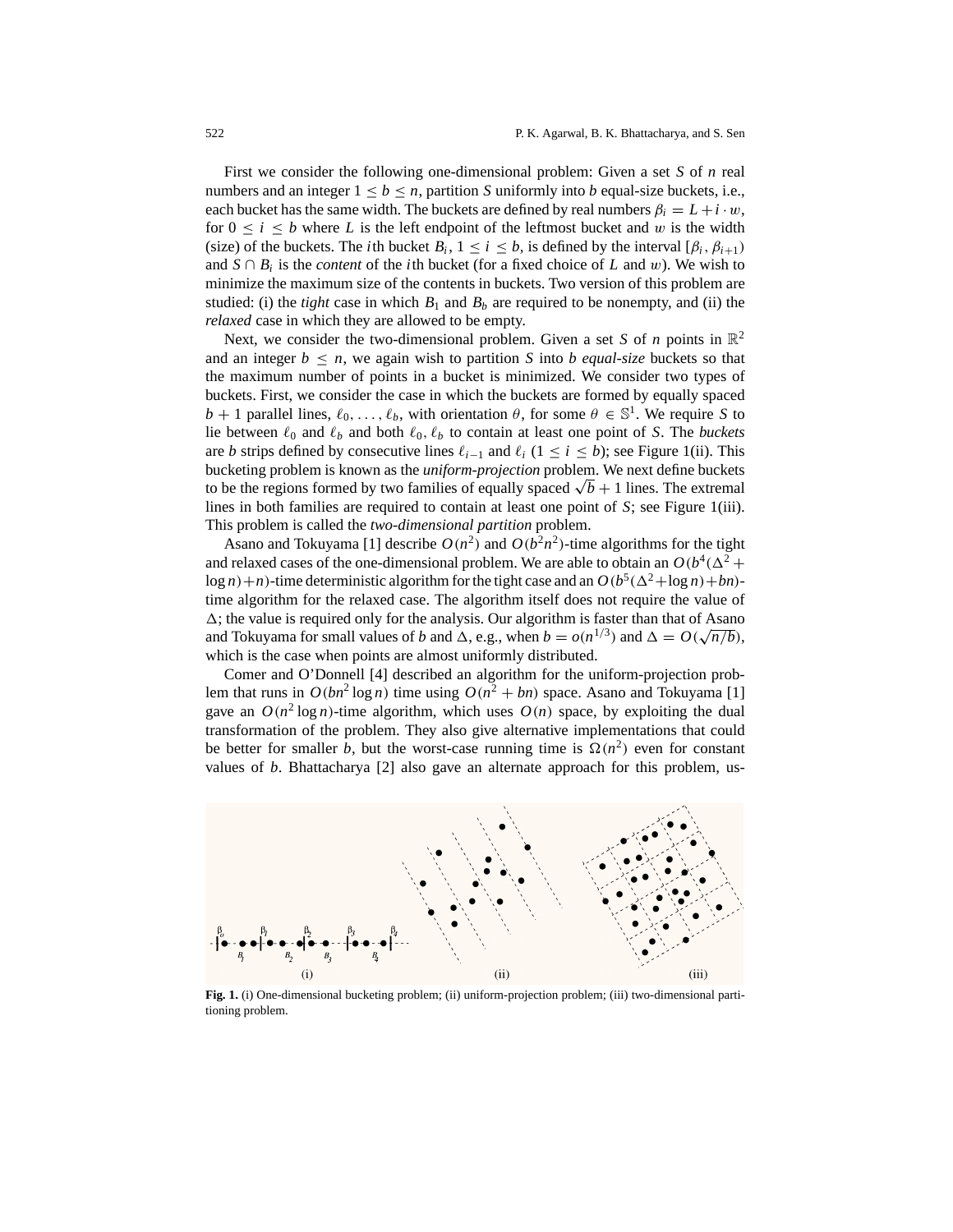ing the *angle-sweep* method. We first describe a deterministic  $O(n^{4/3} \log^{2+\epsilon} n)$ -time algorithm, for any  $\varepsilon > 0$ , that computes an optimal uniform projection for the special case  $b = 2$ , thereby improving upon the quadratic upper-bound. For larger values of *b*, we describe a Monte Carlo algorithm that computes an optimal solution in time  $O(\min\{bn^{5/3} \log^{7/3} n + (b^2 \Delta)n \log^3 n, n^2\})$ , Again, our algorithm is faster for small values of *b* and  $\Delta$ . The dependence of running time on  $\Delta$  is borne out by the fact that the number of possible optimal configurations (having the same value) depends on  $\Delta$ .

Our overall approach for both one- and two-dimensional problems is similar. Namely, we use a sample to "localize" the search for the global optimum. Although intuitively, this is a good heuristic, analyzing the bound on the number of "potential" candidates for the global optimum, from the optima of the sample, is rather technical. In the onedimensional problem, we can simply choose a "deterministic" sample because the elements are linearly ordered, but the two-dimensional algorithms rely on random sampling. In both cases we formulate the problem as searching a small portion of a line arrangement. In the one-dimensional case, we localize the search to a few cells of the arrangement while in the two-dimensional case we localize it to a few levels.

The paper is organized as follows. Section 2 describes our one-dimensional algorithm, Section 3 describes the deterministic and Monte Carlo algorithms for the twodimensional uniform projection problem, and Section 4 describes the two-dimensional partitioning problem in which the buckets are rectangles. We conclude in Section 5 by mentioning a few open problems.

**2. Optimal One-Dimensional Cuts.** For a set  $S = \{x_1, \ldots, x_n\}$  of real numbers and an integer  $1 \leq b \leq n$ , a pair  $c = (w, L)$  is called a *cut* if the set of  $b + 1$  real numbers  $\beta_j = L + j \cdot w, 0 \le j \le b$ , are such that  $\beta_0 \le x_1 \le x_n < \beta_b$ . The interval  $[\beta_{j-1}, \beta_j]$ is called the *j*th bucket and the set of elements of *S* lying (strictly) in this interval is the *contents* of the *j*th bucket. We denote the *j*th bucket by  $B_i$  and the size of its contents | $B_j$  ∩ *S*| by | $B_j^c$ | for a cut *c*. Let

$$
\Phi(c, S) = \max_{1 \le j \le b} |B_j^c|
$$

denote the *cut value* of *c*. Let C be the set of all cuts. The optimal *cut value*  $\Phi(S)$  is defined as

$$
\Phi(S) = \min_{c \in \mathcal{C}} \Phi(c, S).
$$

Any cut that achieves this cut value is an *optimal cut*. If we restrict the cuts to satisfy the condition that  $|B_1|, |B_b| \ge 1$ , i.e., the first and the last buckets must not be empty, then it is called a *tight* cut. An *optimal tight cut* is defined analogously as above, restricted to the set of tight cuts. We first describe an algorithm for finding an optimal tight cut.

DEFINITION 2.1. Two cuts  $c_1$  and  $c_2$  are *combinatorially distinct* if there is an *i*,  $1 \leq$  $i \leq b$ , such that  $|B_i^{c_1}| \neq |B_i^{c_2}|$ .

DEFINITION 2.2. The *arrangement* of a set  $\mathcal L$  of lines in the plane, denoted  $\mathcal A(\mathcal L)$ , is the planar subdivision induced by the lines of  $\mathcal{L}$ ; that is,  $\mathcal{A}(\mathcal{L})$  is a planar map whose *vertices* are the intersection points of lines in  $\mathcal{L}$ , whose *edges* are maximal (relatively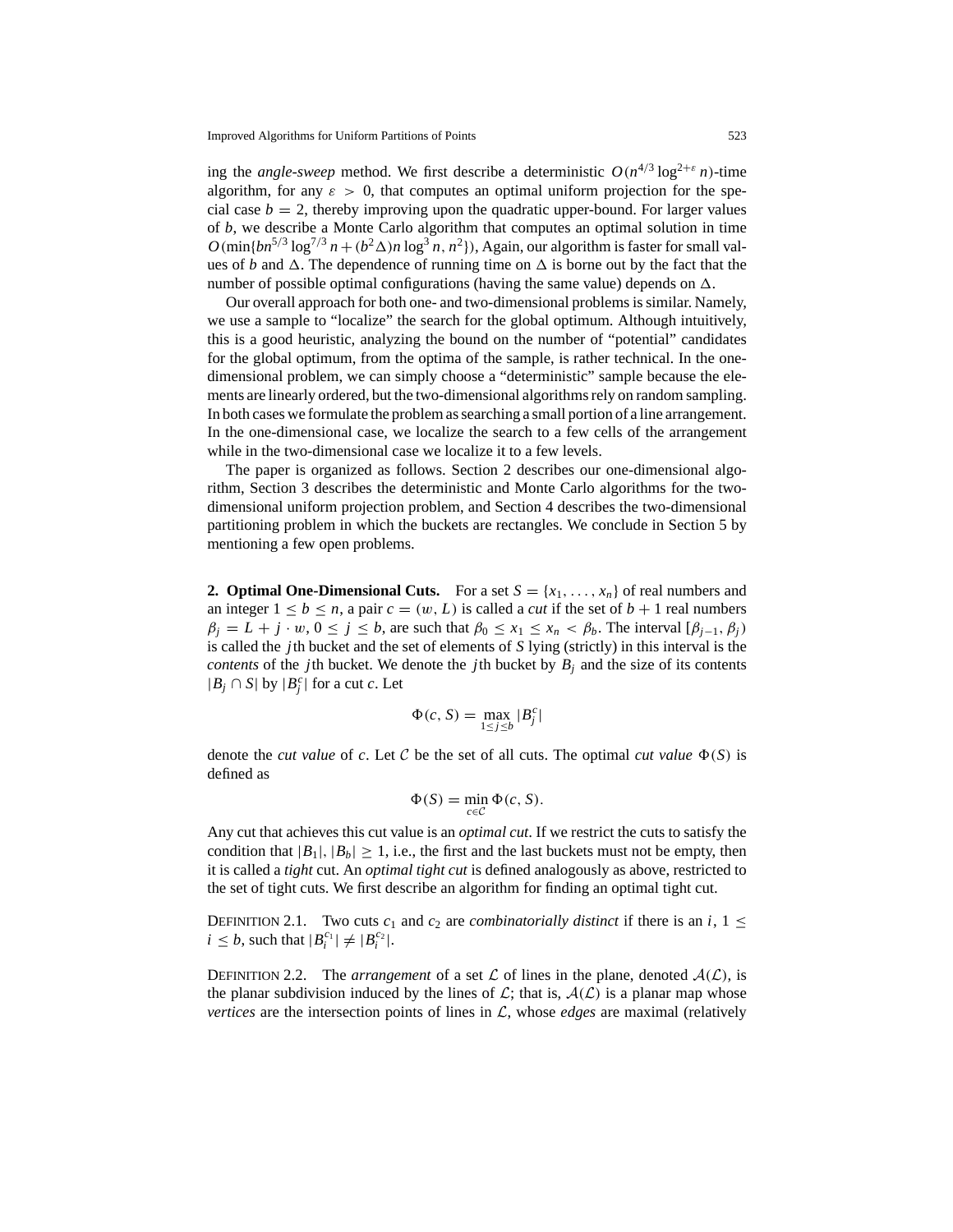

**Fig. 2.** (i) Set  $\mathcal{L}$  and the feasible region  $Q$ ; (ii) the shaded regions denote  $C_{22}$ ,  $C_{23}$ , and  $C_{24}$ , and the dark region denotes  $C(2, 4; 2)$ , the set of cuts for which  $\{x_2, x_3, x_4\}$  lie in the second bucket  $B_2$ .

open) connected portions of the lines that do not contain a vertex, and whose *faces* are the connected components of  $\mathbb{R}^2 - \vert \cdot \vert \mathcal{L}$ .

We parameterize the problem as follows. We represent each cut  $c = (w, L)$  as a point in the plane. Abusing the notation slightly, we use the term "cut" to denote a point in the  $(w, L)$ -plane as well as the set of buckets induced by that cut. Let

$$
\mathcal{L} = \{x_i = L + jw \mid 1 \le i \le n, 0 \le j \le b\}
$$

be the set of  $(b + 1)n$  lines in the  $(w, L)$ -plane, which we refer to as the *event* lines.

 $\mathcal L$  consists of  $b + 1$  families of parallel lines (one for each fixed *j*), each family containing *n* lines; see Figure 2(i). Hence, every face in  $A(\mathcal{L})$  contains at most  $2(b+1)$ edges. For all cuts  $c = (w, L)$  lying in the same face f of  $A(L)$  the cut value remains the same; we denote this value by  $\Phi(f, S)$ . Let  $\Phi_j(f, S) = |B_j^c(S)|$  for any  $c \in f$ . The nonempty condition of extreme buckets implies that we have to consider only those cuts (w, *L*) that lie in the quadrilateral *Q* defined by the intersection of the following four constraints; see Figure 2:

(2.1) 
$$
Q: \quad x_1 \ge L > x_1 - w \quad \text{and} \quad \frac{x_n - x_1}{b} < w < \frac{x_n - x_1}{b - 1}.
$$

The above constraint leads to the following lemma.

LEMMA 2.3. *For every point*  $x_i$  ∈ *S*, *there exists an integer*  $1 ≤ j ≤ b − 1$ *, so that*  $x_i$ *lies in one of the two buckets*  $B_j$  *or*  $B_{j+1}$  *for any tight cut.* 

PROOF. A point  $x_i \in S$  lies in the bucket  $B_i$  of a cut  $c = (w, L)$  if and only if

$$
L + w \cdot (j - 1) \le x_i < L + w \cdot j.
$$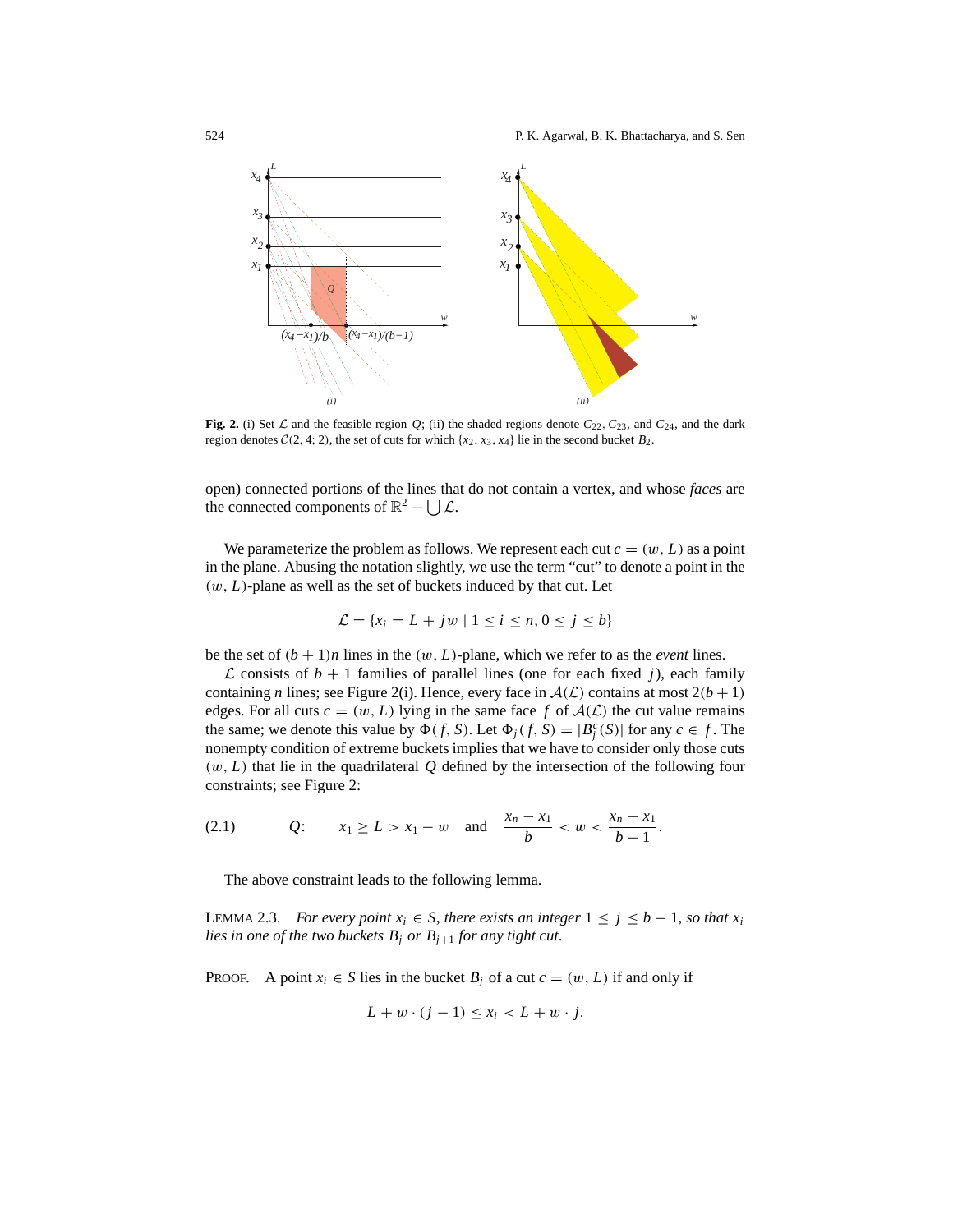Suppose there are two cuts  $c_1 = (w_1, L_1)$  and  $c_2 = (w_2, L_2)$  and two integers  $1 \leq k_1$  $k_1 + 1 < k_2 \le b$  such that  $x_i$  lies in the bucket  $B_{k_1}$  of the cut  $c_1$  and in the bucket  $B_{k_2}$  of *c*2. Then we have the following two inequalities:

 $x_i - x_1 < k_1 \cdot w_1$  and  $x_i - x_1 > (k_2 - 1) \cdot w_2 \ge (k_1 + 1)w_2$ .

It follows that  $k_1w_1 > (k_1 + 1)w_2$  and therefore

(2.2) 
$$
\frac{w_2}{w_1} < \frac{k_1}{k_1 + 1} = 1 - \frac{1}{k_1 + 1}.
$$

On the other hand, by (2.1),

(2.3) 
$$
\frac{w_2}{w_1} > \frac{x_n - x_1}{b} \cdot \frac{b - 1}{x_n - x_1} = 1 - \frac{1}{b}.
$$

Comparing (2.2) and (2.3), we obtain  $k_1 > b - 1$ , which contradicts the assumption that  $k < k_2 - 1 \le b - 2$ . Hence, the lemma is true.  $\Box$ 

This lemma immediately implies that at most *n* lines of  $\mathcal L$  intersect  $Q$ , and that  $Q$ intersects  $O(n^2)$  faces of  $A(\mathcal{L})$ . The lines of  $\mathcal L$  that intersect  $\hat Q$  can be determined in *O*(*bn*) time. We can therefore search over  $Q \cap A(L)$  in  $O(n^2)$  time to find representatives for all classes of combinatorially distinct optimal cuts.

LEMMA 2.4. *For a set of n points*, *all the combinatorially distinct optimal cuts can be computed in*  $O(n^2)$  *time.* 

For an integer  $r \geq 1$ , let  $R \subseteq S$  be the subset of  $r$  points obtained by choosing every  $(n/r)$ th point of *S*. Using Lemma 2.4 for directly solving the problem, we can compute the optimal solution for *R* in  $O(r^2)$  time.

LEMMA 2.5. *Let n*o,*r*<sup>o</sup> *be the maximum size of a bucket in an optimal solution for S and R*, *respectively*. *Then*

$$
\left|\frac{n_{\rm o}}{n}-\frac{r_{\rm o}}{r}\right|<\frac{1}{r}.
$$

PROOF. Let *c* be an optimal cut for *R*. Each bucket of *c* contains at most *r*<sup>o</sup> points. Since *R* is chosen by selecting every  $(n/r)$ th point of *S*, each bucket of *c* contains at most  $(r_0 + 1)n/r - 1$  points of *S*. Therefore  $n_0 < (r_0 + 1)n/r$ , or

$$
\frac{n_{\rm o}}{n}-\frac{r_{\rm o}}{r}<\frac{1}{r}.
$$

Conversely, let  $c'$  be an optimal cut for *S*. Then each bucket of  $c$  contains at most  $n_0$ points of *S*, which implies that each bucket contains at most  $(n_0 + (n/r) - 1)r/n$  points of *R*. Hence,

$$
r_o < (n_o + \frac{n}{r}) \frac{r}{n}
$$
 or  $\frac{r_o}{r} - \frac{n_o}{n} < \frac{1}{r}$ .

This completes the proof of the lemma.

 $\Box$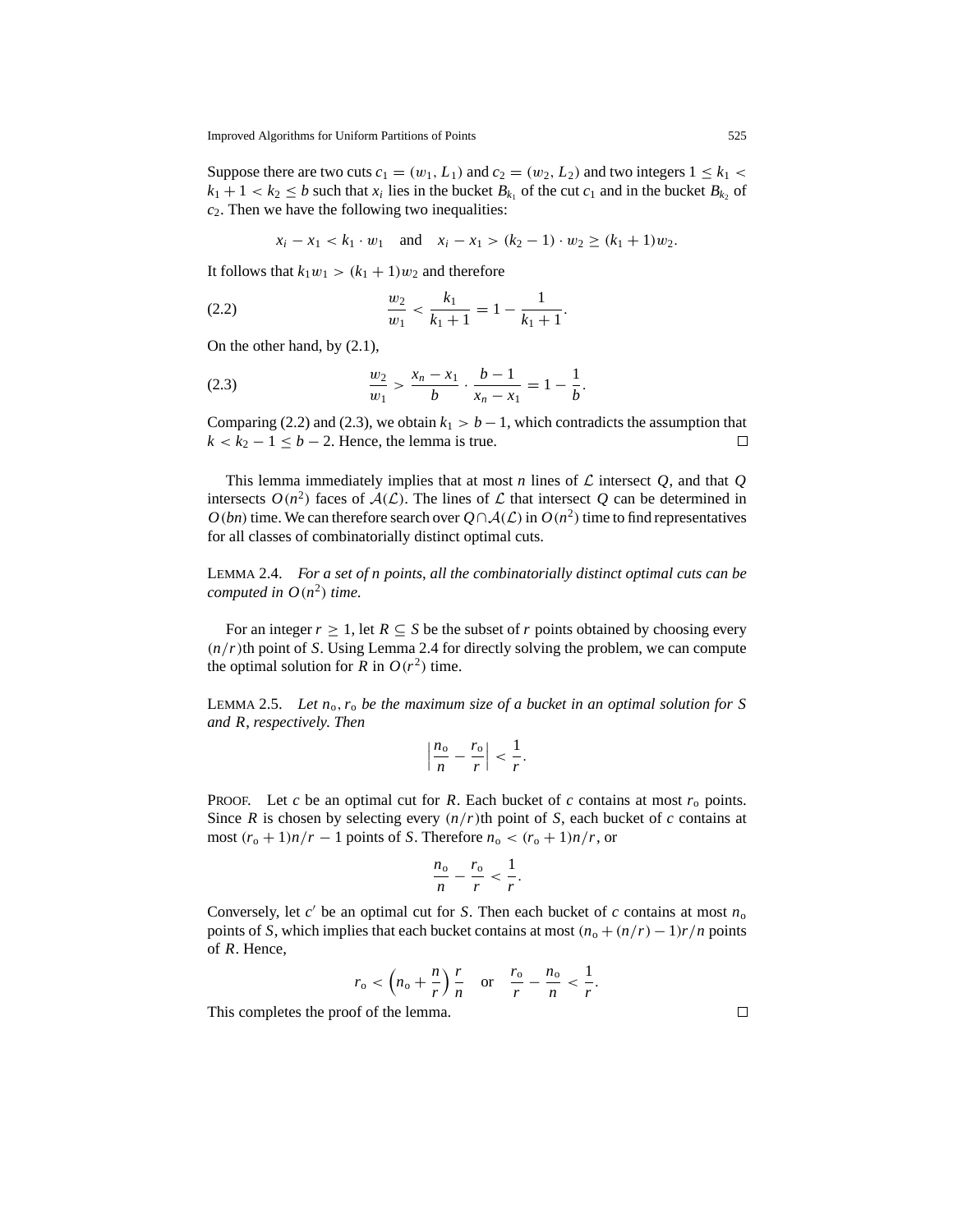We now describe the algorithm for computing an optimal solution for *S*, assuming that we have already computed the value of  $r_o$ . Let  $C_{ii}$  denote the set of points  $c = (w, L)$ in the  $(w, L)$ -plane so that the point  $x_i \in S$  lies in the bucket  $B_i$  of the cut *c*. Then

$$
C_{ij} = \{(w, L) \mid L + (i - 1)w \le x_j < L + iw\}
$$

is the cone with apex at  $(0, x_i)$ ; see Figure 2(ii). Given three integers  $1 \leq l \leq r \leq n$  and  $1 \leq i \leq b$ , the set of points in the  $(w, L)$ -plane for which the subset  $\{x_l, x_{l+1}, \ldots, x_r\}$ of *S* lies in the *i*th bucket *B<sub>i</sub>* is  $C(l, r; i) = \bigcap_{j=1}^{r} C_{ij}$ .  $C(l, r; i)$  is a cone formed by the intersection of the halfplanes  $x_l \geq L + (i - 1)w$  and  $x_r > L + iw$ .

By Lemma 2.5,

(2.4) 
$$
(r_o - 1)\frac{n}{r} < n_o < (r_o + 1)\frac{n}{r}.
$$

Set  $m = (r_0 + 1)n/r > n_0$ . We use this inequality to compute  $n_0$  efficiently. Define  $n_o = (n/b) + \Delta$  and  $\delta = m - (n/b)$ . Using (2.4), we obtain that  $\delta < \Delta + 2n/r$ .

If  $b^2\delta \geq n$ , then we use the  $O(n^2)$ -time algorithm described earlier to compute an optimal cut, so assume that  $b^2\delta < n$ . If each bucket  $B_i$  in a cut *c* contains at most *m* points of *S*, then, for any  $1 \le i \le b$ , the first *i* buckets in *c* contain at most  $r_i = mi$ points, therefore  $\beta_i < x_{r_i}$ . Similarly, the last *b* − *i* buckets in *c* contain at most  $(b - i)m$ points, therefore  $\beta_i \ge x_k$ , where  $l_i = n - m(b - i)$ . Hence,  $\beta_i \in [x_k, x_r]$ . Set  $r_0 = 1$ ; see Figure 3. Note that  $r_i - l_i = b\delta$  for  $1 \le i \le b$ . This implies that the subset  $S_i = \{x_j \mid r_{i-1} \leq j < l_i\}$  always lies in the *i*th bucket  $B_i$  (see Figure 3), for all  $1 \leq i \leq b$ . Hence, if there is a cut  $\xi = (w, L)$  so that all buckets in  $\xi$  contain at most *m* points, then  $\xi$  lies in the region  $P(m) = \bigcap_{i=1}^{b} C(r_{i-1}, l_i - 1; i)$ , which is the intersection of *b* cones and is thus a convex polygon with at most 2*b* edges. For all cuts  $\xi \notin P(m)$ ,  $\Phi(\xi, S) > m$ . It thus suffices to search for an optimal cut within  $P(m)$ .

Let  $H_i \subseteq \mathcal{L}$  be a set of  $l_i - r_i = b\delta$  lines defined as

$$
H_i = \{x_j = L + iw \mid l_i \le j < r_i\}.
$$

Set  $H = \bigcup_{i=1}^{b} H_i$ ;  $|H| = b^2 \delta$ . The same argument as in Lemma 2.3 shows that no line of  $H \setminus \mathcal{L}$  intersects the interior of the polygon  $P(m)$ . We construct the arrangement  $A(H)$  within the polygon  $P(m)$  in  $O(b^4\delta^2)$  time. Actually, we can clip  $A(H)$  inside *P*(*m*)∩ *Q*, where *Q* is the quadrilateral defined in (2.1). Let  $A<sub>P</sub>(H)$  denote this clipped arrangement. By the above discussion,  $\mathcal{A}_P(H)$  is the same as  $\mathcal{A}(L)$  clipped within  $P(m)$ . Therefore, for any two points  $\xi$  and  $\xi'$  in a face  $f \in A_P(H)$ , the contents of all buckets in the cuts  $\xi$  and  $\xi'$  are the same. Let

$$
\varphi(f) = \langle \Phi_1(f, S), \dots, \Phi_b(f, S) \rangle.
$$

If *f* and *f'* are two adjacent faces of  $A_P(H)$  separated by a line  $L + iw = x_i$ , then the only difference in the two cuts  $\xi \in f$  and  $\xi' \in f'$  is that  $x_j$  belongs to  $B_{i-1}$  in one of



**Fig. 3.** The boundary  $\beta_i$  can lie in the shaded interval  $[l_i, r_i)$ .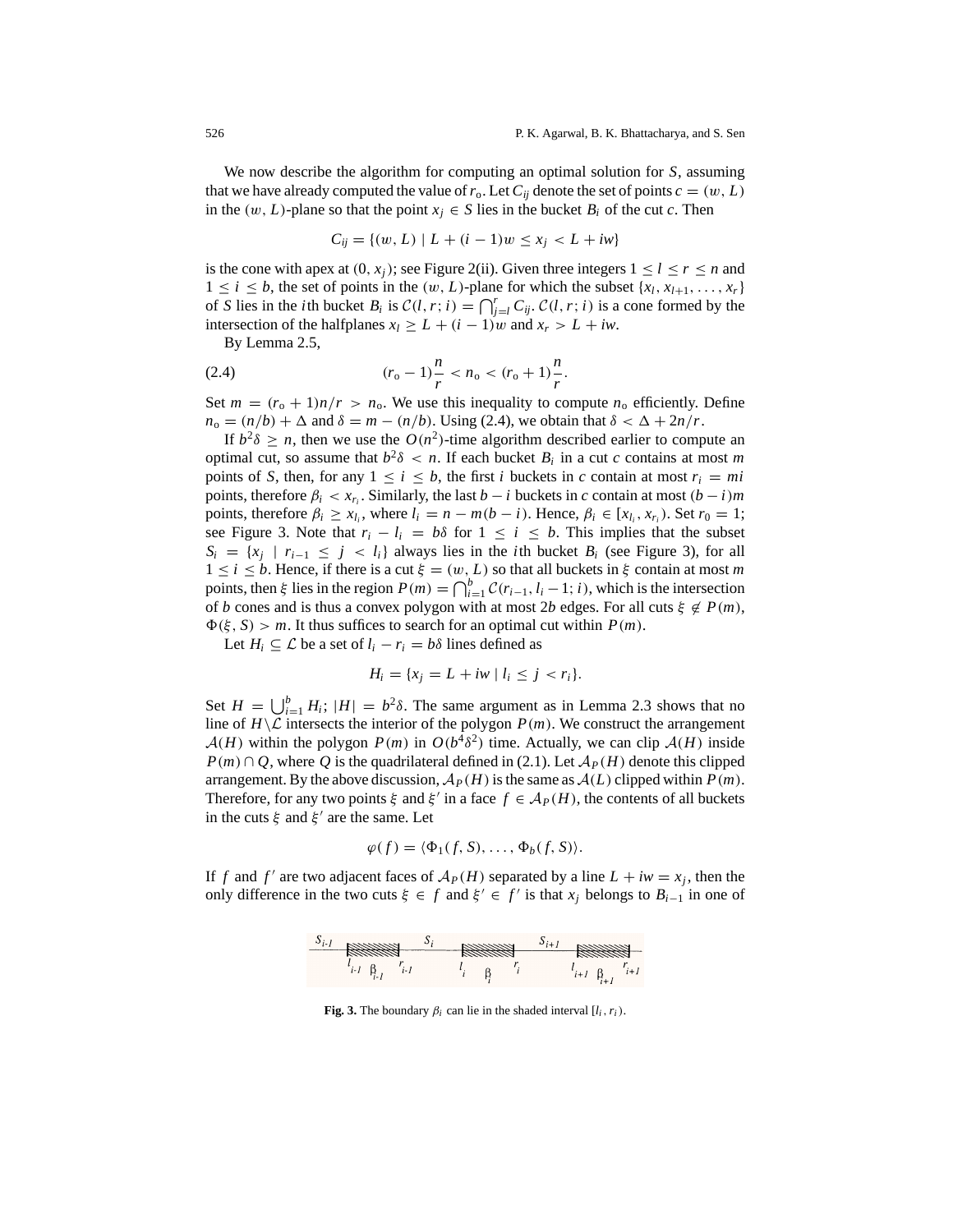them and it belongs to  $B_i$  in the other. Therefore  $\varphi(f')$  and  $\Phi(f', S)$  can be computed from  $\varphi(f)$  and  $\Phi(f, S)$  in  $O(1)$  time.

We compute, in time  $O(b^4\delta^2)$ , a tour  $\Pi = \langle f_0, f_1, \ldots, f_u \rangle$ , where  $u = O(b^4\delta^2)$ , of the dual graph of  $A_P(H)$  that visits every face of  $A_P(H)$  at least once. We compute  $\varphi(f_0)$  and  $\Phi(f_0, S)$  in  $O(n)$  time. We then visit the faces of  $\mathcal{A}_P(H)$  along  $\Pi$ , and for each *i* ≥ 1, compute  $\varphi(f_i)$  and  $\Phi(f_i, S)$  from  $\varphi(f_{i-1})$  and  $\Phi(f_{i-1}, S)$  in  $O(1)$  time. We can thus compute  $n_0 = \Phi(S) = \min_{f \in A_P(H)} \Phi(f, S)$  in  $O(b^4 \delta^2 + n)$  time. The total time spent in computing an optimal cut is

$$
O\left(r^2+b^4\left(\Delta+\frac{n}{r}\right)^2+n\right).
$$

Choosing  $r = \lceil b\sqrt{n} \rceil$ , we obtain the following.

LEMMA 2.6. An optimal tight cut for n points into b buckets can be found in  $O(b^4\Delta^2 +$ *b*<sup>2</sup>*n*) *time*, *assuming that the points are sorted*.

Instead of using the quadratic algorithm for computing  $r_0$ , we can compute  $r_0$  recursively. Let  $T(r, \Delta')$  denote the maximum running time of the algorithm for computing an optimal cut for a subset  $R \subseteq S$  of size *r* chosen by selecting every  $(n/r)$ th point of *S*, where  $r/b + \Delta'$  is the optimal cut value of *R*. Then we have the following recurrence:

$$
T(n,\Delta) = \begin{cases} T(r,\Delta') + O\left(b^4(\Delta + n/r)^2 + n\right) & \text{if } b^2(\Delta + 2n/r) \le n, \\ O(n^2) & \text{otherwise.} \end{cases}
$$

Choosing  $r = \lceil n/2 \rceil$  and using the fact that  $r_0 \le n_0 r/n + 1$ , we obtain that

$$
r_0 \leq \frac{r}{b} + \frac{\Delta}{2} + 1
$$
, i.e.,  $\Delta' \leq \frac{\Delta}{2} + 1$ .

Hence, we can show that

$$
T(n, \Delta) = O(b^4(\Delta^2 + \log n) + n).
$$

THEOREM 2.7. *Given a set S of n points in* R, *sorted in increasing order*, *and an integer*  $1 \leq b \leq n$ , *an optimal tight cut for* S with *b* buckets can be computed in  $O(b^4(\Delta^2 + \log n) + n)$  *time*.

REMARK 2.8. If we are interested only in computing an  $\varepsilon$ -approximate solution, for  $0 < \varepsilon < 1$ , i.e., computing a cut *c* such that  $\Phi(S, c) \leq (1 + \varepsilon)\Phi(S)$ , then we can obtain a faster algorithm by choosing a sample *R* of size  $r = \lfloor 2b/\varepsilon \rfloor$  as described earlier and computing *R*. Using (2.4) and the fact that  $\Phi(S) \ge n/b$ , we obtain that  $\Phi(R)n/r \leq (1+\varepsilon)\Phi(S)$ . The running time of the algorithm is  $O(n+(b/\varepsilon)^2)$ , assuming that the points in *S* are sorted. Otherwise, the running time is  $O(n \log(b/\varepsilon) + (b/\varepsilon)^2)$ .

We can use a similar analysis for finding optimal cuts when relaxed cuts are also allowed. We simply replace *n* by *bn* as there are *bn* event lines. Another way to view this is that the optimal cut can be determined by trying out all nonredundant cuts for  $\eta$ buckets for  $2 < \eta < b$  and selecting the best one.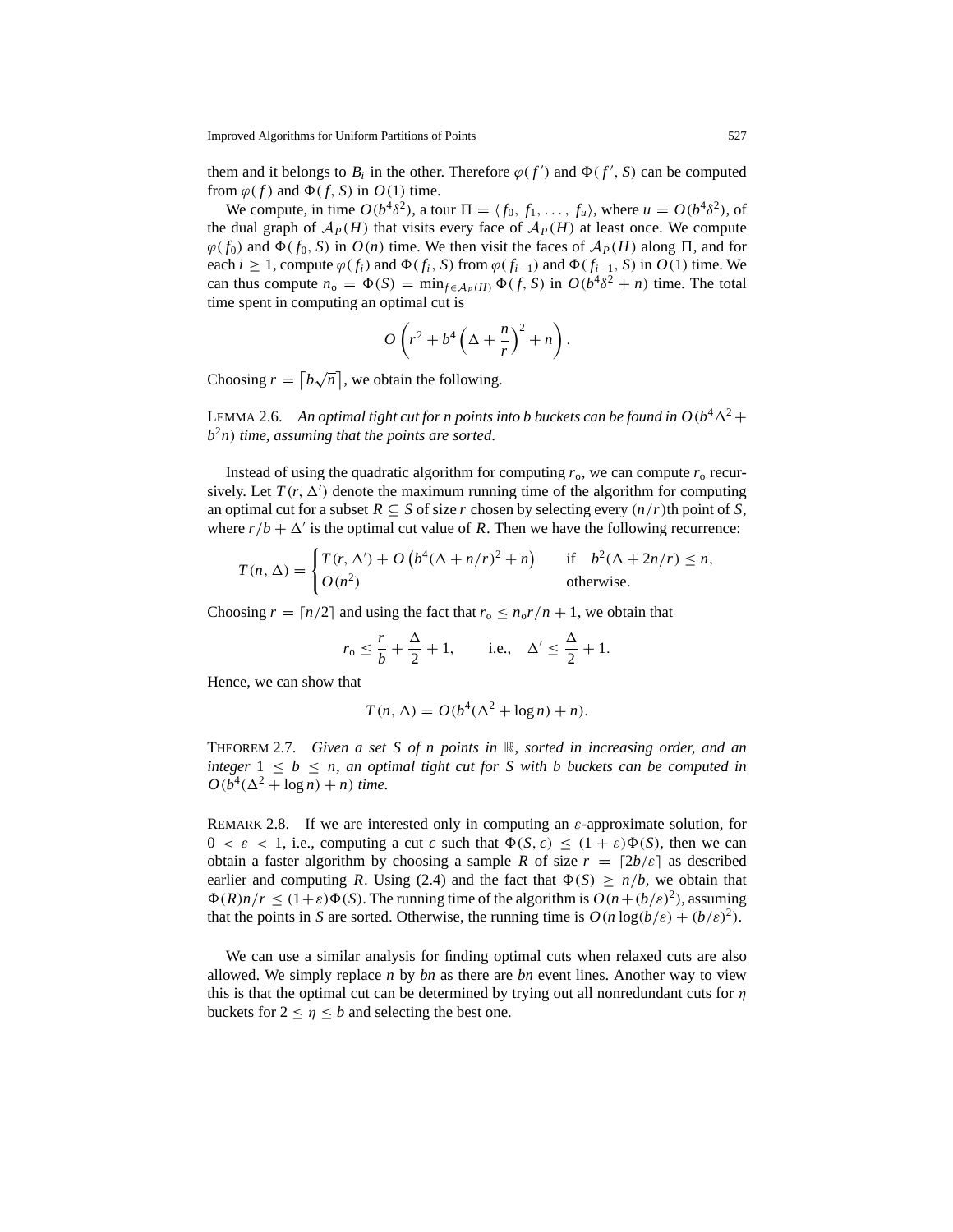COROLLARY 2.9. *An optimal* (*relaxed*) *cut for a set of n points in* R *with b buckets can be found in*  $O(b^5(\Delta^2 + \log n) + bn)$  *time.* 

**3. The Uniform-Projection Problem.** In this section we describe the algorithms for the uniform projection problem. Let  $S = \{p_1, \ldots, p_n\}$  be a set of *n* points in  $\mathbb{R}^2$  and let  $1 \leq b \leq n$  be an integer. We want to find  $b + 1$  equally spaced parallel lines so that all points of *S* lie between the extreme lines, the extreme lines contain at least one point of *S*, and the maximum number of points in a bucket is minimized; see Figure 1(ii). If the lines have slope  $\theta$ , we refer to these buckets as the  $\theta$ -cut of *S*. For each  $\theta$ , there is unique  $\theta$ -cut of *S*. We first describe a subquadratic algorithm for  $b = 2$ . Next, we show how the running time of the algorithm by Asano and Tokuyama can be improved, and then we describe a Monte Carlo algorithm that computes  $\Phi(S)$ , the optimum value, with high probability, in subquadratic time for small values of  $b$  and  $\Delta$ .

It will be convenient to work in the dual plane. The duality transform maps a point  $p = (a, b)$  to the line  $p^*$ :  $y = -ax + b$  and a line  $\ell$ :  $y = \alpha x + \beta$  to the point  $\ell^* = (\alpha, \beta)$  [5]; see Figure 4. Let  $\ell_i$  denote the line dual to the point  $p_i \in S$ , and let  $\mathcal{L} = \{\ell_i \mid 1 \leq i \leq n\}.$  The dual of a strip  $\sigma$  bounded by two parallel lines  $\ell_1$  and  $\ell_2$  is the vertical segment  $\sigma^* = \ell_1^* \ell_2^*$ ; a point *p* lies in  $\sigma$  if and only if the line  $p^*$  intersects the segment  $\sigma^*$ .

Let  $A(\mathcal{L})$  be the arrangement of  $\mathcal L$  as defined in Section 2. We define the *level* of a point  $p \in \mathbb{R}^2$  with respect to L, denoted by  $\lambda(p, \mathcal{L})$ , to be the number of lines in L that lie below p (i.e., the vertical line through p intersects  $\mathcal L$  below p). The level of all points within an edge or a face of  $A(\mathcal{L})$  is the same. For an integer  $0 \leq k < n$ , we define the *k*-level of  $A(\mathcal{L})$ , denoted by  $A_k(\mathcal{L})$ , to be the closure of the set of edges of  $A(\mathcal{L})$  whose level is k. The level  $A_k(\mathcal{L})$  is an x-monotone polygonal chain with at most  $O(n(k+1)^{1/3})$  edges [6]. The *lower* and *upper* envelopes of  $A(\mathcal{L})$  are the levels  $A_0(\mathcal{L})$  and  $\mathcal{A}_{n-1}(\mathcal{L})$ , respectively. The total number of vertices on the upper and lower envelopes of  $A(\mathcal{L})$  is *n* because every such vertex is the dual of the line supporting an edge of the convex hull of *S*.

Since we require the extreme bucket boundaries to contain a point of *S*, the points dual to the extreme lines lie on the upper and lower envelopes of  $\mathcal{L}$ . For a fixed xcoordinate  $\theta$ , let  $s(\theta)$  denote the vertical segment connecting the points on the lower and



**Fig. 4.** The duality transform in two dimensions. Vertical segment  $\sigma^*$  is the dual of the strip  $\sigma$ .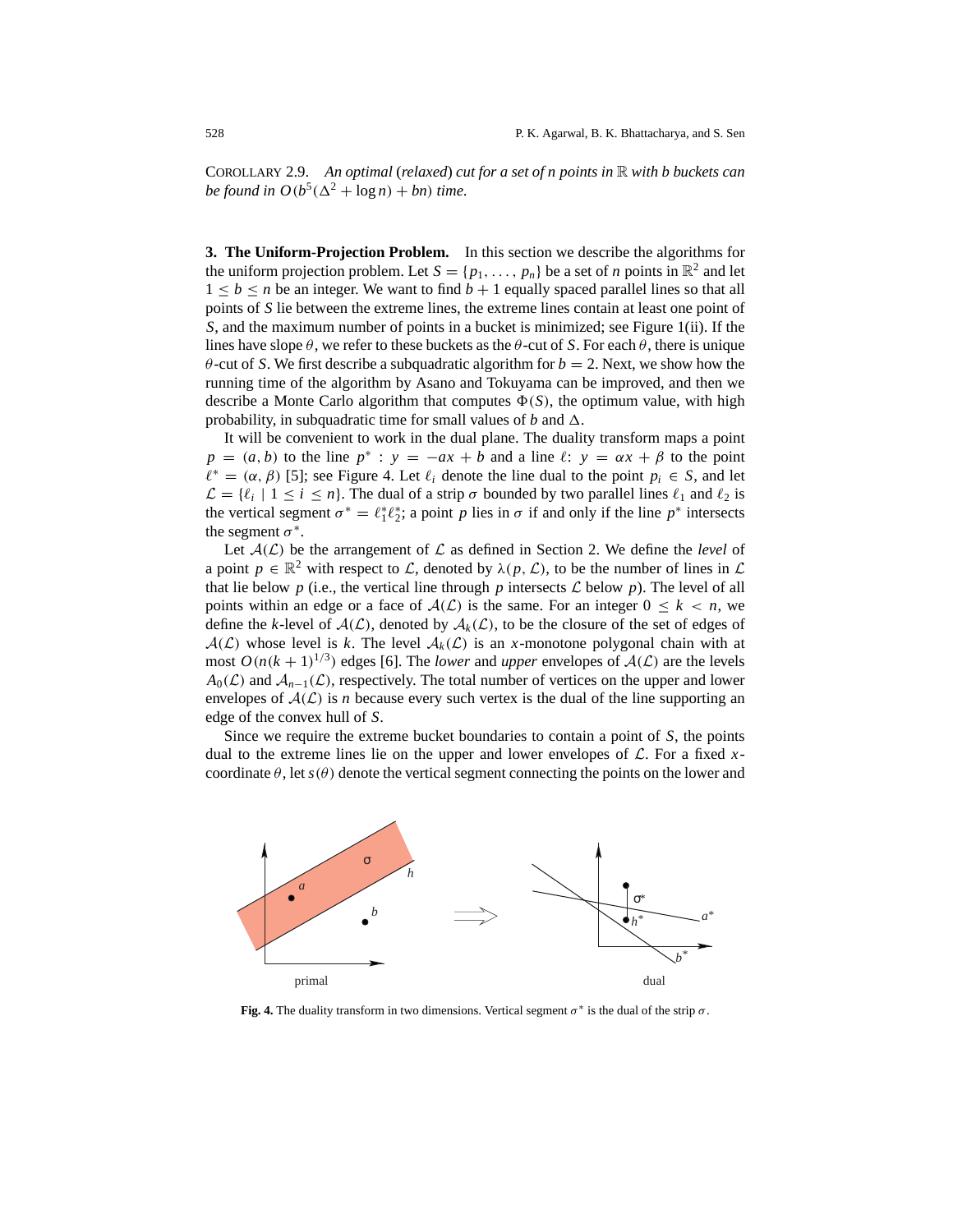

**Fig. 5.** The uniform-projection problem and the bucket lines in the dual setting.

upper envelopes of  $\mathcal L$  with the *x*-coordinate  $\theta$ . We can partition  $s(\theta)$  into *b* equal-length subsegments  $s_1(\theta), \ldots, s_b(\theta)$ . Let  $\beta_0(\theta), \ldots, \beta_b(\theta)$  be the endpoints of these segments. These endpoints are dual to the bucket boundaries of the  $\theta$ -cut, and  $s_i(\theta)$  is the dual of the *j*th bucket in the  $\theta$ -cut. The line  $\ell_i$  intersects  $s_i(\theta)$ ,  $i \leq b$ , if and only if the point  $p_i$  lies in the bucket  $B_i$  corresponding to the  $\theta$ -cut. Let  $\beta_i$  denote the path traced by the endpoint  $\beta_i(\theta)$  as we vary  $\theta$  from  $-\infty$  to  $+\infty$ . If we vary  $\theta$ ,  $\beta_i(\theta)$ , for  $0 \le i \le b$ , traces along a line segment, as long as the endpoints of  $s(\theta)$  do not pass through a vertex of upper or lower envelopes. Therefore each  $\beta_i$  is an *x*-monotone polygonal chain with at most *n* vertices; see Figure 5 for an illustration. Since we will be looking at the problem in the dual plane from now, we call the  $\beta_i$ 's *bucket lines*. Let  $\mathcal{B} = {\beta_0, \ldots, \beta_b}$ . The intersection of a bucket line  $\beta_i$  with a line  $\ell_j$  is an *event* at which the point  $p_j$  switches from *Bj*<sup>−</sup><sup>1</sup> to *Bj* or vice versa.

For an *x*-coordinate  $\theta$  and a subset  $A \subseteq \mathcal{L}$ , let  $\mu_i(A, \theta)$  denote the number of lines of *A* that intersect the vertical segment  $s_i(\theta)$ ;  $\mu_i(A, \theta)$  denotes the set of points dual to *A* that lie in the *i*th bucket of the  $\theta$ -cut. Let  $\Phi(A, \theta) = \max_{1 \le i \le b} \mu_i(A, \theta)$ . Set  $n_o = \Phi(S) = \Phi(\mathcal{L}) = \min_{\theta} \Phi(\mathcal{L}, \theta).$ 

3.1. *Partitioning into Two Buckets*. We first describe a deterministic scheme that finds in subquadratic time an optimal solution for partitioning *S* into two buckets. By our convention,  $\beta_0$ ,  $\beta_2$  denote the upper and lower envelopes of  $\mathcal{L}$ , respectively. To determine *n*<sub>o</sub>, we search for an *x*-coordinate  $\theta_0$ , where  $\beta_1(\theta_0)$  is closest to the  $\lceil n/2 \rceil$ -level of  $\mathcal{A}(\mathcal{L})$ . First, we compute  $\Lambda = \mathcal{A}_{\lceil n/2 \rceil}$  in  $O(n^{4/3} \log^{1+\epsilon} n)$  time [3], for any  $\epsilon > 0$ , and check whether  $\beta_1$  intersects  $\Lambda$ . If a point  $\beta_1(\theta_0)$  lies on  $\Lambda$ , then we return the  $\theta_0$ -cut. If  $\beta_1$ lies below  $\Lambda$ , we compute the highest level in the interval [1,  $\lceil n/2 \rceil - 1$ ] of  $\mathcal{A}(\mathcal{L})$  that  $β_1$  intersects, and set  $λ_0$  to this level. This can be accomplished in  $O(n^{4/3} \log^{2+\epsilon} n)$ by performing a binary search on the levels. Similarly, if  $\beta_1$  lies above  $\Lambda$ , we find in  $O(n^{4/3} \log^{2+\epsilon} n)$  time the smallest level in the interval [ $\lceil n/2 \rceil + 1$ , *n*−1] that  $\beta_1$  intersects and set  $\lambda_0$  to this level. If  $\beta_1(\theta_0)$  is an intersection point of  $\beta_1$  and  $\mathcal{A}_{\lambda_0}(\mathcal{L})$ , then we return the  $\theta_0$ -cut. Chan's algorithm computes the edges of a level incrementally from left to right, so we can actually detect whether  $\beta_1$  intersects the level while computing the level itself in  $O(n^{4/3} \log^{1+\epsilon} n)$  time using  $O(n)$  space. Hence, we obtain the following.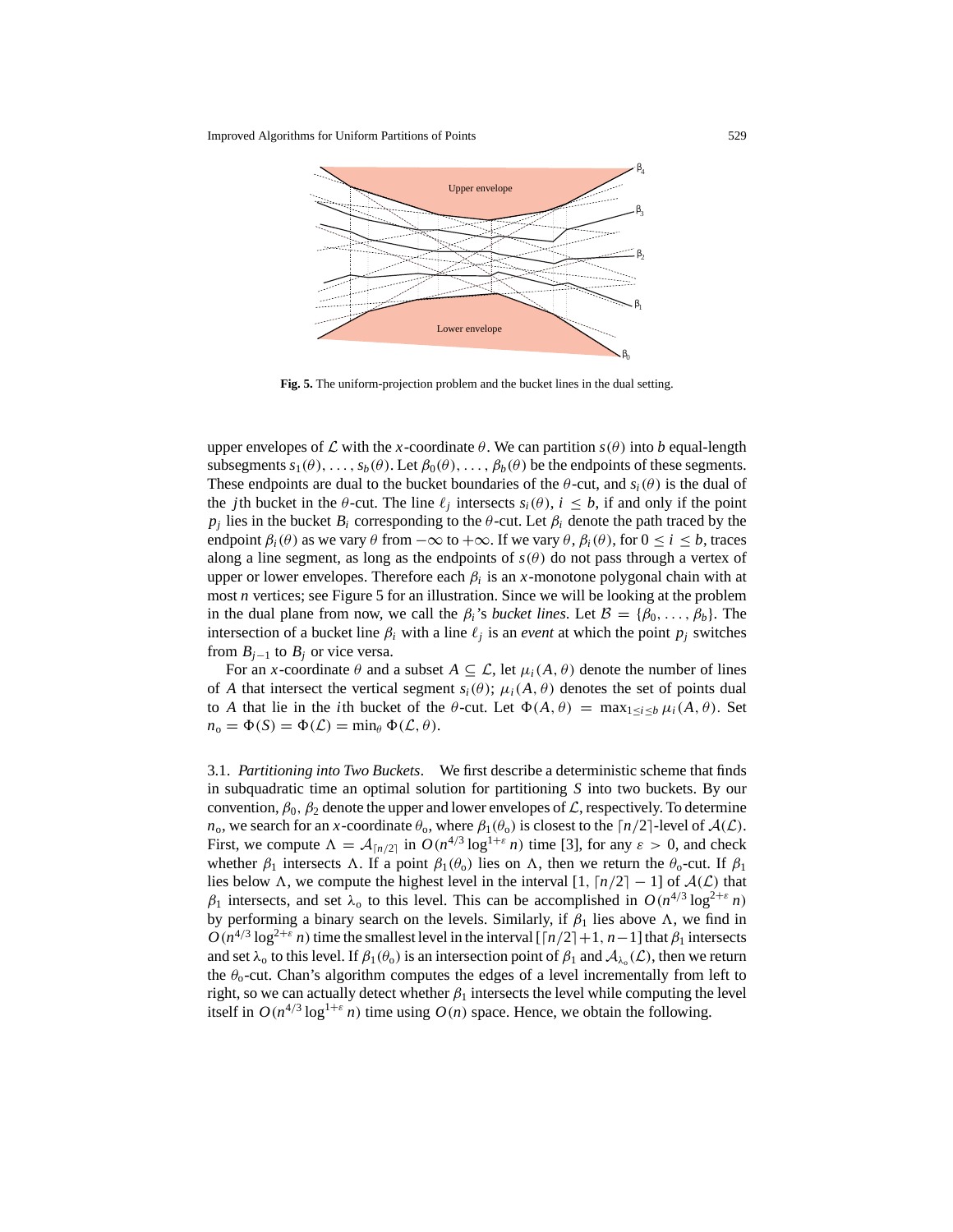LEMMA 3.1. *The optimal uniform projection of n points in*  $\mathbb{R}^2$  *into two buckets can be computed in*  $O(n^{4/3} \log^{2+\epsilon} n)$  *steps, for any*  $\epsilon > 0$ *, using*  $O(n)$  *space.* 

3.2. *A Deterministic Algorithm*. In this section we present a deterministic algorithm for the uniform-projection problem that has  $O(bn \log n + K \log n)$  running time and uses  $O(n)$  storage, where  $K$  denotes the number of event points, i.e., the number of intersection points between L and B. This improves the running times of  $O(n^2 + bn + K \log n)$  for general *b* and  $O(b^{0.610}n^{1.695} + K \log n)$  for  $b < \sqrt{n}$  in [1].

As in Asano and Tokuyama's algorithm, we will sweep a vertical line through  $A(\mathcal{L})$ , but unlike their approach we will not stop at every intersection point of  $\mathcal L$  and  $\mathcal B$ . We first compute the lower and upper envelopes of L, which are the bucket lines  $\beta_0$ and  $\beta_b$ , respectively. We can then compute the rest of the bucket lines  $\beta_1, \ldots, \beta_{b-1}$ in another  $O(bn)$  time. We preprocess each  $\beta_i$  for answering ray-shooting queries in  $O(n \log n)$  time so that a query can be answered in  $O(\log n)$  time [9]. The total space used is *O*(*bn*).

We sweep a vertical line from  $x = -\infty$  to  $x = +\infty$ , stopping at the intersection points of L and the bucket lines. At each x-coordinate  $\theta$ , for  $1 \le i \le b$ , we maintain  $\mu_i(\theta)$ , and, for  $1 \leq j \leq n$ , the index of the bucket  $\nu_i$  that contains the line  $\ell_i$  in the  $\theta$ -cut. These quantities remain the same for all *x*-coordinates between two consecutive event points. We also maintain an event queue *Q* that stores some of the event points that lie to the right of the sweep line, but it is guaranteed to contain the next event point. Suppose we are at an event point  $\beta_i(\theta) = \beta_i \cap \ell_i$  and  $\ell_i$  lies above  $\beta_i$  to the right of  $\beta_i(\theta)$ . Then  $\ell_i$  moves from  $B_i$  to  $B_{i+1}$  at  $\theta$ . We therefore decrease  $\mu_i(\theta)$  by 1, increase  $\mu_{i+1}(\theta)$  by 1, and set  $v_i$  to *i*. The next intersection point of  $\ell$  and  $\mathcal{B}$ , if it exists, lies on either  $\beta_i$  or  $\beta_{i+1}$ . We compute in  $O(\log n)$  time the intersection points of  $\ell$  with  $\beta_i$  and  $\beta_{i+1}$  that lie immediately after  $\beta_i(\theta)$ , using the ray-shooting data structure and add them to *Q*.

On the other hand, if  $\ell_j$  lies below  $\beta_i$  to the right of  $\beta_i(\theta)$ ,  $\ell_j$  moves from  $B_{i+1}$ to  $B_i$  at  $\theta$ . We decrease  $\mu_{i+1}(\theta)$  by 1, increase  $\mu_i(\theta)$  by 1, compute the next intersection points of  $\ell_j$  with  $\beta_i$  and  $\beta_{i-1}$ , and add the two intersection points (if they exist) to *Q*.

We spend  $O(\log n)$  time at each event point. Therefore the total running time of the algorithm is  $O((bn + K) \log n)$ . The event queue Q uses  $O(K)$  space and the rayshooting data structures use  $O(bn)$  space. The size of  $Q$  can be reduced to  $O(n)$  using the standard technique, namely, for each line  $\ell_j$ , store only one intersection point of  $\ell_j$ with the bucket lines [7]. In particular, suppose we want to insert a point  $\sigma \in \ell_i$  to *Q*. We check whether *Q* already contains a point  $\sigma'$  on  $\ell_j$ . If  $x(\sigma) \geq x(\sigma')$ , we do not insert  $\sigma$  into Q. Otherwise, we insert  $\sigma$  into Q and delete  $\sigma'$  from it. The total time spent at each event point is still  $O(\log n)$ , but the size of  $Q$  is now  $O(n)$ . However, the rayshooting data structure still requires  $O(bn)$  space. In order to reduce the overall storage to  $O(n)$ , we partition the plane into  $u \le 2b$  vertical strips  $W_1, \ldots, W_u$  so that each  $W_i$ contains at most *n* vertices of the bucket lines. Note that each  $\beta_i$  contains at most  $n/b$ vertices inside  $W_i$ . We now run the above sweep-line algorithm in each  $W_i$  separately. While sweeping a vertical line through  $W_i$ , we have to preprocess only  $\beta_i \cap W_i$  for ray shooting, for each  $0 \le i \le b$ . Since each  $\beta_i$  has at most  $n/b$  vertices inside  $W_i$ , the total space used by the ray-shooting data structures is  $O(n)$ . The asymptotic running time is still  $O((bn + K) \log n)$ . Hence, we obtain the following.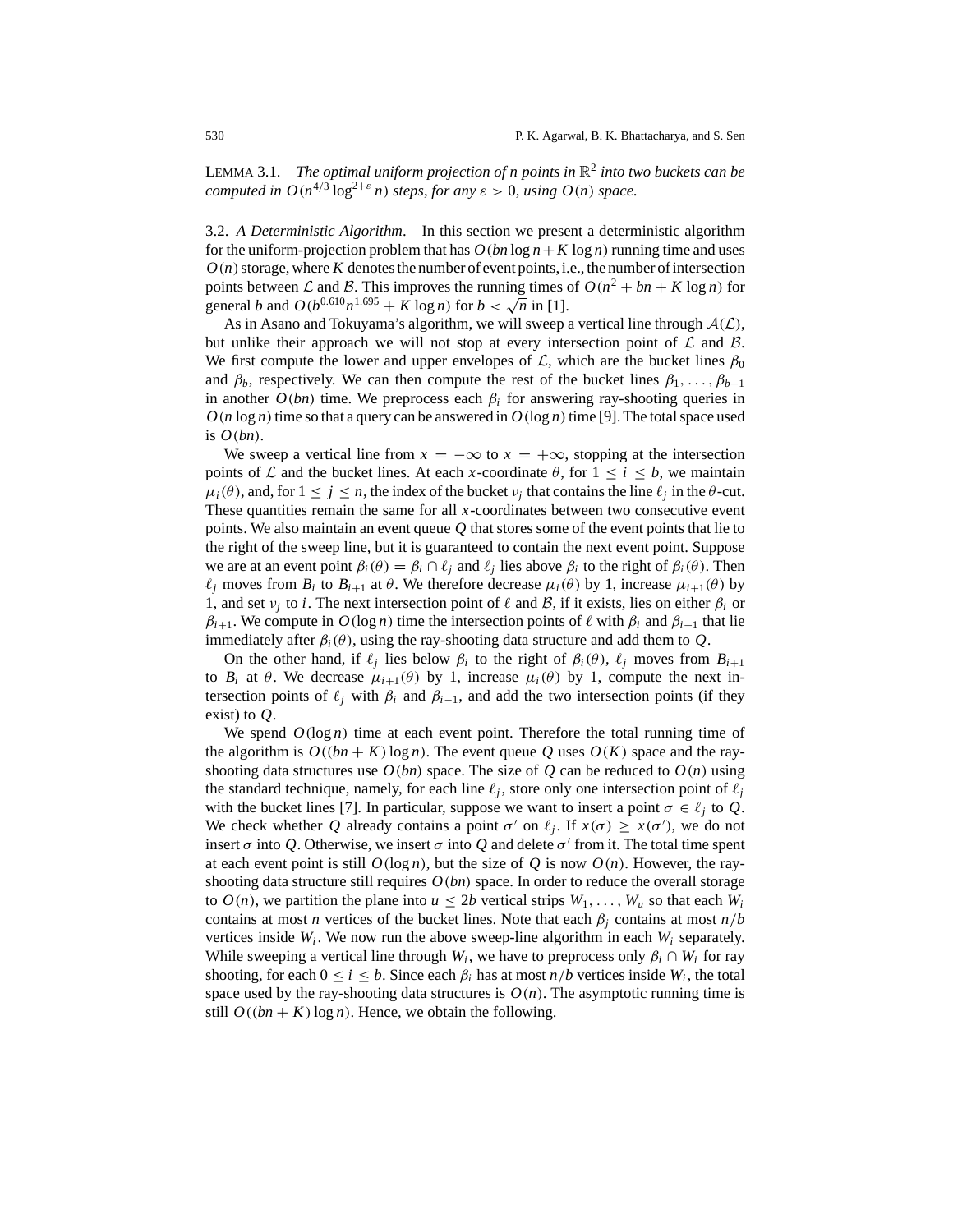THEOREM 3.2. An optimum partitioning in the tight case can be determined in  $O((bn +$ *K*)log *n*) *time using O*(*n*) *storage*, *where K is the number of event points*.

3.3. *A Monte Carlo Algorithm*. We now present a Monte Carlo algorithm that runs in subquadratic time, with high probability, for small values of *b* and  $\Delta$ , where  $n_0 =$  $(n/b) + \Delta$ . The overall idea is quite straightforward and similar to Section 2. From the given set  $\mathcal L$  of *n* lines, we choose a random subset *R* of size  $r > 20 \log n$  (a value that we will specify more precisely in the analysis). Let  $\Theta_R$  be the *x*-coordinates of all the intersection points of  $R$  and  $B$ , the set of bucket lines with respect to  $\mathcal{L}$ . We compute  $r_0 = \min_{\theta \in \Theta_R} \Phi(R, \theta)$ . Note that we are not computing  $\Phi(R)$  since we are considering buckets lines with respect to L. B can be computed in  $O(n \log n + bn)$  time, and  $r_0$  can be computed in additional  $O(r(b+n)) = O(rn)$  time. We use  $r_0$  to estimate the overall optimum  $n<sub>o</sub>$  with high likelihood. In the next phase we use this estimate and the ideas used in the one-dimensional algorithm to sweep only those regions of  $\beta$  that "potentially" contain the optimal solution. In our analysis, we will show that the number of such event points is  $o(n^2)$  if *b* and  $\Delta$  are small. This approach is similar to the randomized selection algorithm of Floyd and Rivest.

We choose two parameters *r* and Var  $=$  Var $(r)$  whose values will be specified in the analysis below. An *event point* with respect to  $\mathcal L$  (resp. *R*) is a vertex of  $\mathcal B$  or an intersection point of a line of  $\mathcal L$  (resp. *R*) with a chain in  $\mathcal B$ . The event points with respect to *R* partition the chains of B into disjoint segments, which we refer to as *canonical intervals*. Before describing the algorithm we state a few lemmas, which are crucial for our algorithm.

*Random sampling*. In the following we assume that *R* is a random subset of  $\mathcal L$  of size  $r > 20 \log n$ . Our first lemma establishes a relation between the event points of  $A(\mathcal{L})$ and those of  $A(R)$ .

LEMMA 3.3. *Let*  $\alpha > 0$  *be a constant and let*  $1 \le i \le b$  *be an integer. With probability at least*  $1 - 1/n^{\alpha}$ , *at most*  $O((n/r) \log n)$  *event points of*  $A(\mathcal{L})$  *lie on any canonical interval of* β*<sup>i</sup>* .

PROOF. The proof follows along the lines of a standard random-sampling argument. Consider any event point of  $A(\mathcal{L})$ . The probability that more than  $c(n/r)$  log *n* lines of  $\mathcal L$ are not chosen before the first line is chosen to its right is no more than  $(1 - r/n)^{cn \log n/r} \le$ *n*<sup>−*c*</sup>. The probability that this holds for *any* event point of  $A(L)$  (and hence for  $A(R)$ ) is less than  $K \cdot n^{-c}$ . Since  $K = O(n^2)$ , by choosing  $c = \alpha + 2$ , the lemma follows. less than  $K \cdot n^{-c}$ . Since  $K = O(n^2)$ , by choosing  $c = \alpha + 2$ , the lemma follows.

Using a classical result by Vapnik and Chervonenkis on  $\varepsilon$ -approximations (see, e.g., Chapter 16 of [12]), which can also be proved using Chernoff's bound, we can establish a relationship between the number of lines of  $\mathcal L$  and of  $R$  intersecting a vertical segment.

LEMMA 3.4. Let e be a vertical segment and let  $\mathcal{L}_e \subseteq \mathcal{L}$  be the subset of  $n_e$  lines that *intersect e. There is a constant c such that with probability exceeding*  $1 - 1/n^2$ ,

$$
\left|\frac{n_e}{n} - \frac{|\mathcal{L}_e \cap R|}{r}\right| \leq c \sqrt{\frac{\log n}{r}}.
$$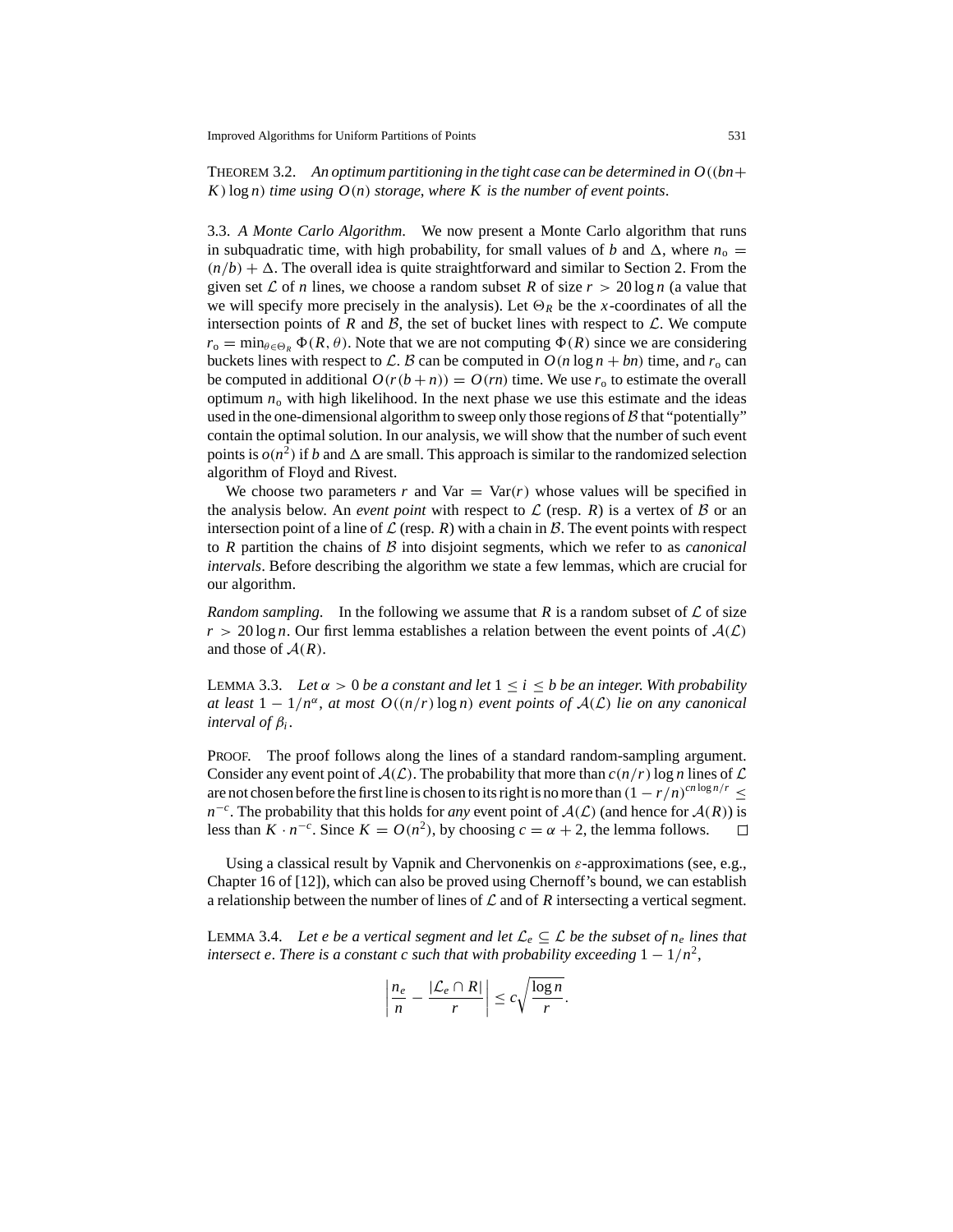An immediate corollary of the above lemma is the following.

COROLLARY 3.5. *There is a constant c so that, with probability exceeding*  $1 - 1/n$ ,

$$
\left|\frac{n_o}{n} - \frac{r_o}{r}\right| \le c\sqrt{\frac{\log n}{r}}.
$$

**PROOF.** Suppose the  $\theta$ -cut is an optimal cut for *R*. Apply Lemma 3.4 to the segments  $s_1(\theta), \ldots, s_b(\theta)$ . Since  $b \le n$  and each segment  $s_i(\theta)$  intersects less than *n* lines of  $\mathcal{L}$ , the claim follows. the claim follows.

COROLLARY 3.6. *Let* ξ *be a* θ*-cut so that every bucket of* ξ *contains at most m points of S*. *For* 1 ≤ *i* ≤ *b* − 1, *let*

$$
l_i = r - (b - i)m\frac{r}{n} - c\sqrt{r \log n}
$$
 and  $r_i = im\frac{r}{n} + c\sqrt{r \log n}$ ,

*where c is an appropriate constant. Then with probability exceeding*  $1 - 1/n$ ,

$$
(3.1) \t\t\t l_i \leq \lambda(\beta_i(\xi), R) \leq r_i.
$$

PROOF. If each bucket of  $\xi$  contains at most *m* points, then the first *i* buckets of  $\xi$ contain at most *mi* points of *S* and the last  $(b - i)$  buckets of  $\xi$  contain at most  $(b - i)m$ points of *S*. The lemma now follows by an application of Lemma 3.4 to the segments  $\beta_0(\xi)\beta_i(\xi)$  and  $\beta_i(\xi)\beta_b(\xi)$ .  $\Box$ 

We also need the following result by Matoušek on simplex range searching.

LEMMA 3.7 [10]. *Given a set P of n points in*  $\mathbb{R}^2$  *and a parameter m, n*  $\leq m \leq n^2$ , *one can preprocess P for triangle range searching in time O*(*m* log *n*), *to build a datastructure of O(m) space and then report queries in*  $O((n \log^2 n)/\sqrt{m} + K)$  *time, for output size K*, *where K is number of points in the query triangle*.

REMARK. If  $m = \Omega(r^2 \log^2 n)$  and  $K \ge (n/r) \log n$ , then the output size dominates the query time, so the query time becomes  $O(K)$  in this case.

*First phase.* We now describe the algorithm in detail. We first compute in  $O(n \log n +$ *bn*) time the upper and lower envelopes of  $\mathcal L$  and the bucket lines  $\beta_0, \ldots, \beta_b$ . Next, we choose a random sample *R* of size *r*, where  $r > 20 \log n$  is a parameter to be fixed later, and compute  $r_0 = \min_{\theta} \Phi(R, \theta)$ , where  $\theta$  varies over the *x*-coordinates of all the event points of  $\beta$  with respect to  $\beta$ . As mentioned earlier, we are not computing an optimal solution for *R*, since the bucket lines are defined by *L*. We can compute  $r_0$  in  $O(rn)$ time as described in [1]. This completes the first phase of the algorithm. The total time required by this phase is

(3.2) 
$$
O(n \log n + bn) + O(m) = O((r + b)n).
$$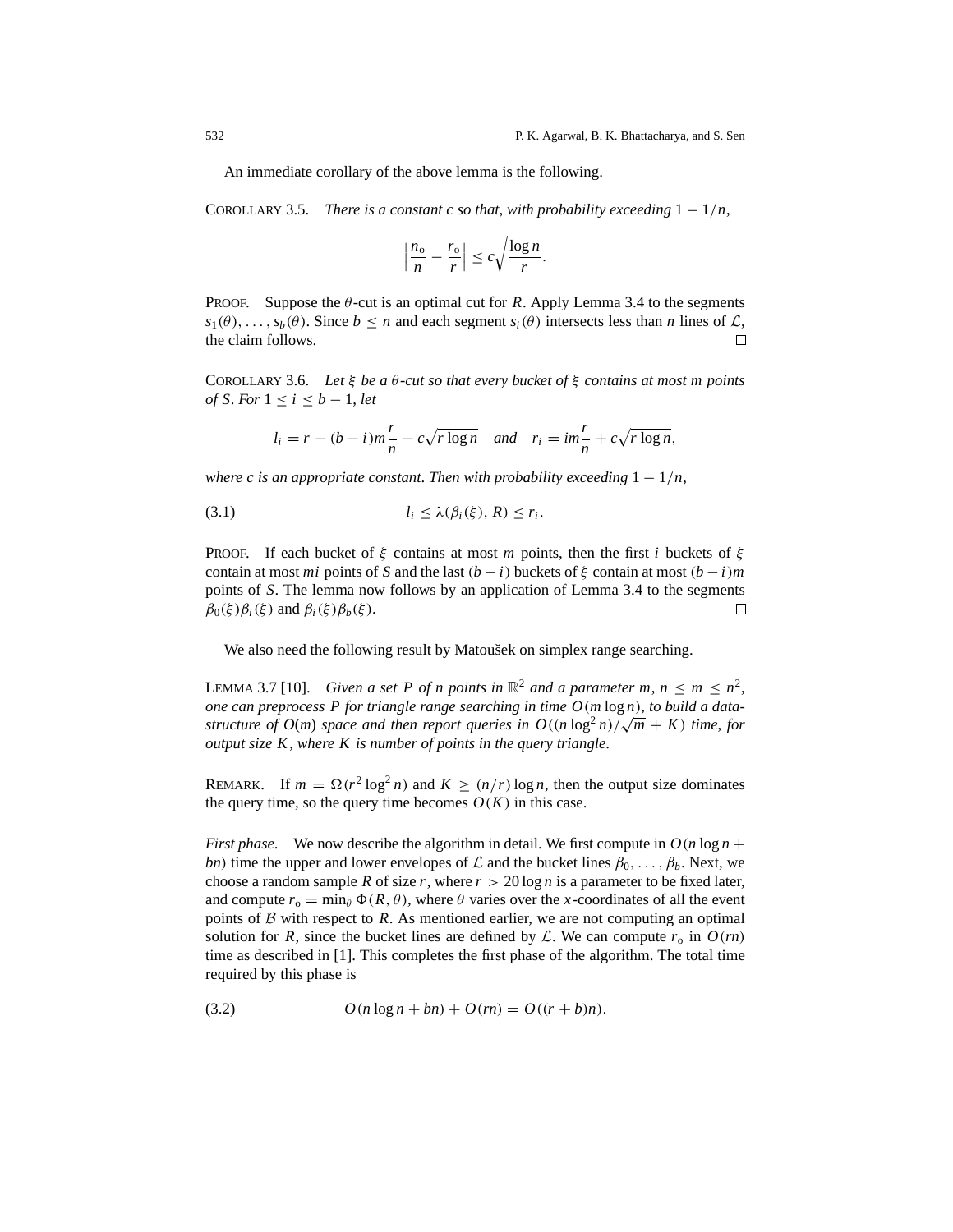*Second phase*. In the following we assume that the set *R* satisfies Lemmas 3.3 and 3.4 and Corollaries 3.5 and 3.6. This holds with probability exceeding  $1 - 1/n$ . By Corollary 3.5,

$$
r_{\rm o} \frac{n}{r} - cn \sqrt{\frac{\log n}{r}} \le n_{\rm o} \le r_{\rm o} \frac{n}{r} + cn \sqrt{\frac{\log n}{r}}.
$$

Set

$$
m_L = \max \left\{ r_0 \frac{n}{r} - cn \sqrt{\frac{\log n}{r}}, \frac{n}{b} \right\}.
$$

By testing for  $i = 0, 1, \ldots$  in increasing order, we first find the smallest  $0 \le i \le$ [ $\log n$ ] such that  $m_L + 2^i < n_o \le m_L + 2^{i+1}$ . We then perform a binary search in the interval  $[m_L + 2^i, m_L + 2^{i+1}]$  to compute the optimal value  $n_o$ . We thus need a procedure that, given an integer  $m \in [m_L + 2^i, m_L + 2^{i+1}]$ , can determine whether  $n_0 \leq m$  or  $n_o > m$ . Suppose  $n_o = (n/b) + \Delta$  and  $\delta = m - n/b$ . Since  $m_L \ge n/b$  and  $m_L + 2^i < n_o$ , we have  $\Delta > 2^i$ . Therefore

(3.3) 
$$
m \le m_L + 2^{i+1} \le n_0 + 2^i < \frac{n}{b} + 2\Delta.
$$

We run the decision algorithm  $O(\log n)$  times.

We now describe the decision algorithm. If each bucket of a  $\theta$ -cut contains at most *m* points of *S*, then, by Corollary 3.6,  $l_i \leq \lambda(\beta_i(\theta), R) \leq r_i$ . For each  $1 \leq i \leq b$ , let

$$
X_i = \{ \theta \mid l_i \leq \lambda(\beta_i(\theta), R) \leq r_i \}.
$$

Let  $X = \bigcap_{i=1}^{b-1} X_i$ , and let |*X*| be the number of connected components in *X*. For any  $\theta \notin X$ , at least one of the  $\beta_i$  does not satisfy (3.1), so  $\Phi(\mathcal{L}, \theta) > m$  for any such θ-cut. We therefore restrict our search to the θ-cuts for which θ ∈ *X* and compute  $m_0 = \min_{\theta \in X} \Phi(\mathcal{L}, \theta)$ . If  $m_0 \leq m$ , then  $n_0 \leq m$ . Otherwise, we conclude that  $n_0 > m$ . Hence, it suffices to describe an algorithm for computing  $m_0$ .

For each  $0 \le i \le b$ , let  $\mathcal{I}_i$  be the set of canonical intervals of  $\beta_i$  whose *x*-projections intersect *X* (see Figure 6), and let

 $\Theta_i = \{\theta \in X \mid \beta_i(\theta) \text{ is an event point with respect to } \mathcal{L}\}.$ 

Set  $\mathcal{I} = \bigcup_{i=0}^{b} \mathcal{I}_i$ ,  $\nu = |\mathcal{I}|$ , and  $\Theta = \bigcup_{i=0}^{b} \Theta_i$ . Since every event point whose *x*coordinate is in  $\Theta_i$  lies on a canonical interval in  $\mathcal{I}_i$ , by Lemma 3.3,  $|\Theta| = O(\nu(n/r) \log n)$ .

Since the contents of buckets change only at the event points,

$$
m_{o} = \min_{\theta \in X} \Phi(\mathcal{L}, \theta) = \min_{\theta \in \Theta} \Phi(\mathcal{L}, \theta).
$$

It thus suffices to compute  $\Phi(\mathcal{L}, \theta)$  for all  $\theta \in \Theta$ . We describe later how to compute *X* and  $\mathcal I$ , but we first describe how to compute  $\Theta$  and an optimal cut from *X* and  $\mathcal I$ .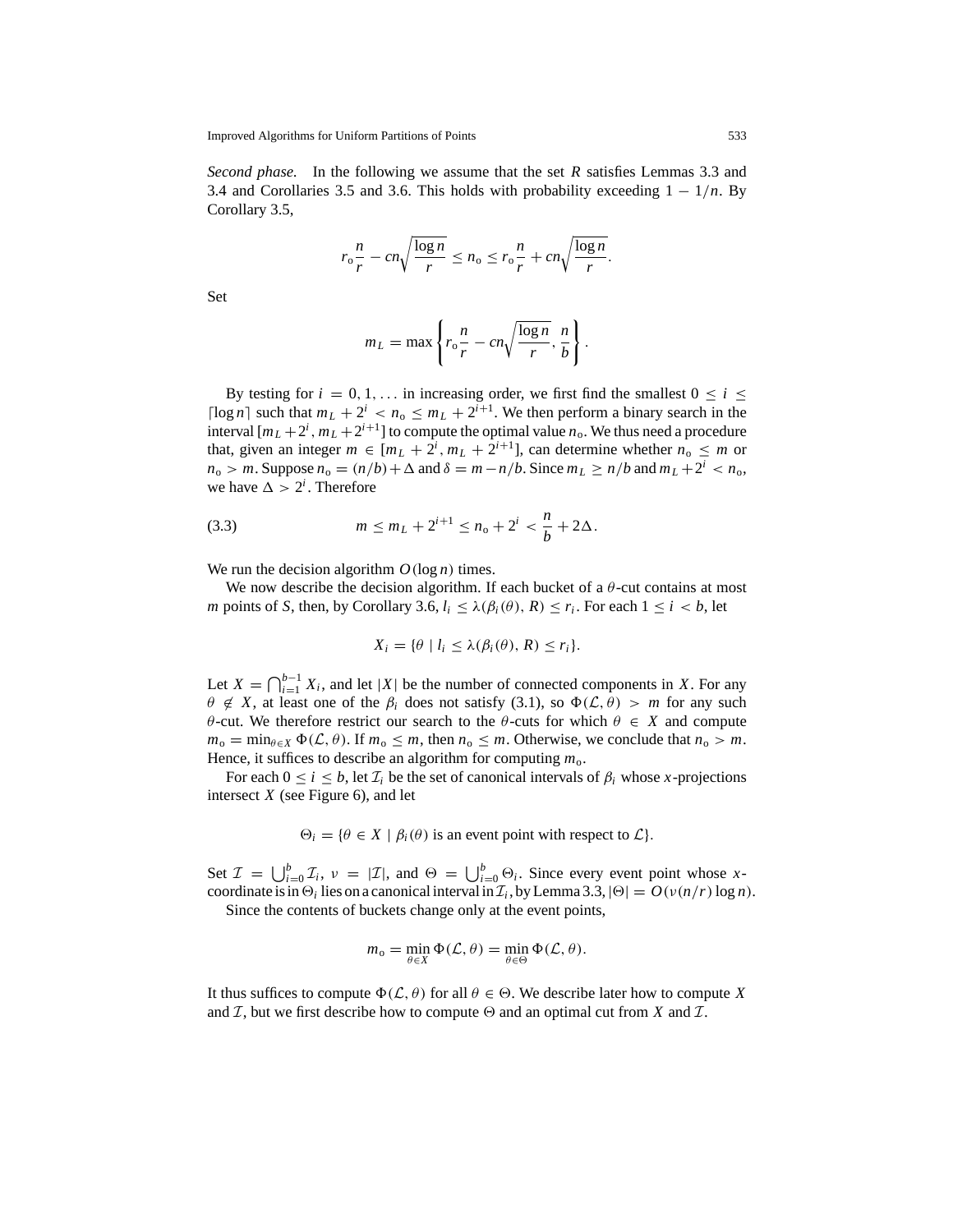

**Fig. 6.** *X*,  $\beta_1$ , and  $\beta_2$ . Solid lines belong to *R* and dashed lines belong to  $\mathcal{L}\backslash R$ . Shaded regions denote the segments  $s_1(\theta)$  for  $\theta \in X$ . Large (small) bullets are the intersection points of  $\mathcal L$  with the bucket lines that lie (resp. do not lie) inside  $X \times \mathbb{R}$ . Arrowed segments represent the canonical intervals in  $\mathcal{I}_1$ .

*Computing*  $\Theta$ . We preprocess *S* in  $O(r^2 \log^2 n)$  time into a data structure of size  $O(r^2 \log n)$  for answering triangle range queries using Lemma 3.7. For each canonical interval  $I \in \mathcal{I}_i$ , we compute the subset  $\mathcal{L}_I \subseteq \mathcal{L}$  of lines that intersect *I* in  $O((n/r) \log n)$ time using the range-searching data structure, because, in the primal plane, *I* corresponds to a double-wedge and it contains a point of  $p_i \in S$  if and only if *I* intersects  $\ell_i$ . We then compute the intersection points of *I* and  $\mathcal{L}_I$ —these are the event points with respect to  $\mathcal{L}$ that lie on  $I$ . We repeat this step for all intervals in  $I$ . The total time spent in computing these intersection points is  $O(r^2 \log^2 n + v(n/r) \log n)$ . We discard those event points whose *x*-projections do not lie in *X*. Let  $\Theta$  denote the set of the remaining event points. We sort  $\Theta$  in increasing order. The total time spent in computing and sorting  $\Theta$  is

$$
(3.4) O(r^2 \log^2 n + v(n/r) \log n) + O(|\Theta| \log n) = O(r^2 \log^2 n + v(n/r) \log^2 n).
$$

We sweep a vertical line over X from left to right, stopping at the x-values in  $\Theta$ . For  $\theta \in X$ , we maintain

$$
\mu(\theta) = \langle \mu_1(\mathcal{L}, \theta), \ldots, \mu_b(\mathcal{L}, \theta) \rangle.
$$

The vector  $\mu(\theta)$  remains the same for all *x*-values in *X* lying between two consecutive values in  $\Theta$ . Suppose we are at a point  $\theta \in \Theta$ , which belongs to  $\Theta_i$ . Let *I* be the connected component of *X* that contains  $\theta$ . If  $\theta$  is the leftmost event point in *I*, we compute the number of lines in  $\mathcal L$  intersecting the vertical segment  $s_i(\theta)$  (i.e., the points of *S* lying in the *i*th bucket of the  $\theta$ -cut), for  $1 \le i \le b$ , using the range-searching data structure in time  $O((n/r) \log n)$ , and set  $\mu_i(\mathcal{L}, \theta)$  to this value. We can therefore compute  $\mu(\theta)$ for such an event point in  $O(b(n/r) \log n)$  time. If  $\theta$  is not the first event point in *I*, then we update  $\mu(\theta)$  as follows. Suppose  $\beta_i(\theta) = \beta_i \cap \ell_j$  and  $\ell_j$  lies above  $\beta_i$  after  $\beta_i(\theta)$ . Then the point  $p_j$  moves from the bucket  $B_i$  to  $B_{i+1}$  at  $\theta$ . We decrease  $\mu_i(\mathcal{L}, \theta)$ by 1 and increase  $\mu_{i+1}(\mathcal{L}, \theta)$  by 1. Similarly, if  $\ell_i$  lies below  $\beta_i$  to the right of  $\beta_i(\theta)$ , we increase  $\mu_i(\mathcal{L}, \theta)$  by 1 and decrease  $\mu_{i+1}(\mathcal{L}, \theta)$  by 1. The total time spent by the sweep-line algorithm is

(3.5) 
$$
O\left(\frac{bn}{r}\log n\right) \cdot |X| + O(|\Theta|) = O\left((b|X| + v)\frac{n}{r}\log n\right).
$$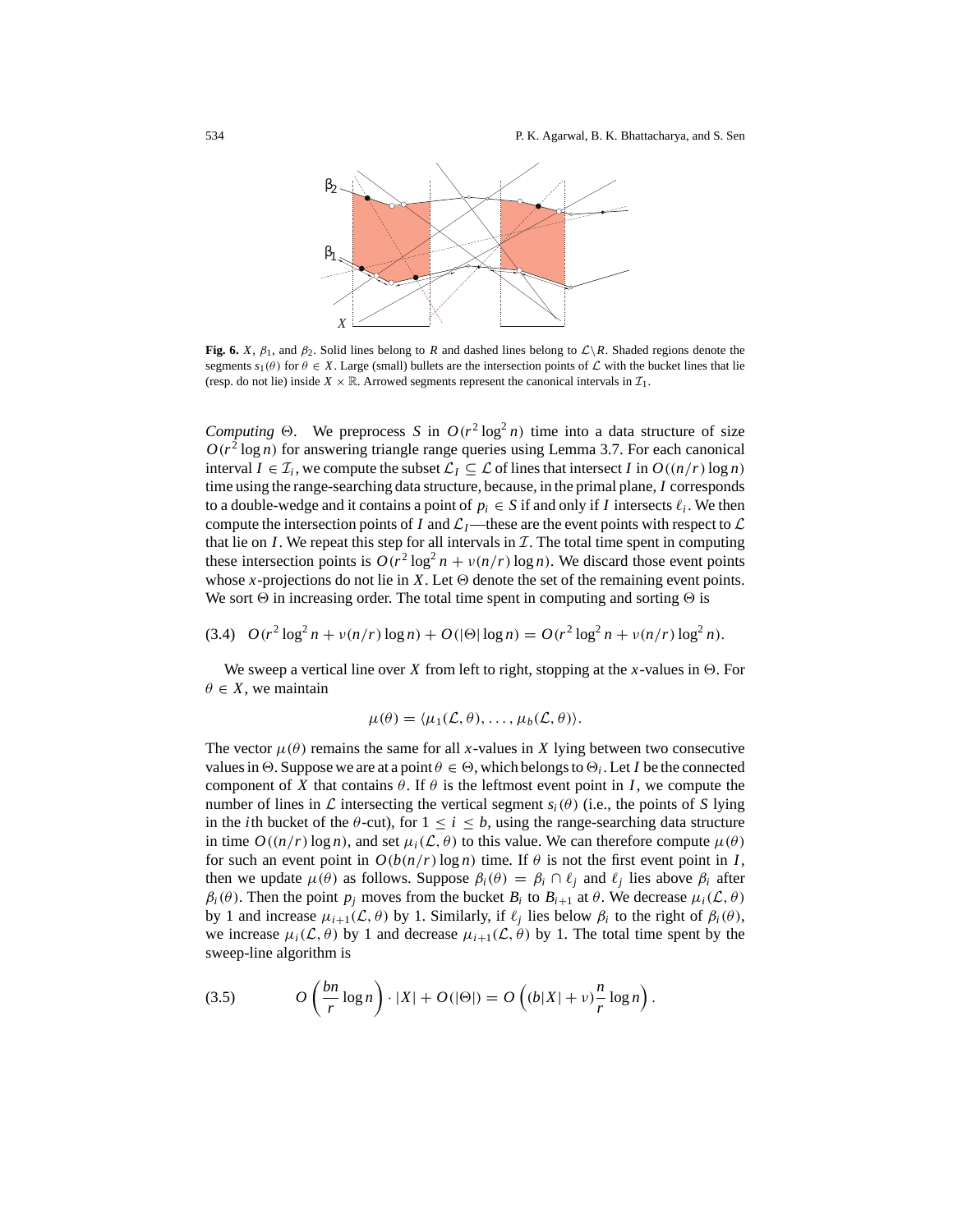*Computing X and I*. Finally, we describe how to compute *X* and  $\mathcal{I}_i$ . Set

$$
l_i = r - (b - i)m\frac{r}{n} - c\sqrt{r \log n} \text{ and}
$$
  

$$
r_i = im\frac{r}{n} + c\sqrt{r \log n},
$$

and define

$$
\sigma = r_i - l_i = bm\frac{r}{n} - r + 2c\sqrt{r \log n}
$$
  
\n
$$
\leq \frac{br}{n} \left(\frac{n}{b} + 2\Delta\right) - r + 2c\sqrt{r \log n}
$$
  
\n(by (3.3))  
\n
$$
\leq 2b\Delta \frac{r}{n} + 2c\sqrt{r \log n}.
$$

Recall that  $X_i$  is the *x*-projection of the portion of  $\beta_i$  that lies between  $\mathcal{A}_{l_i}(R)$  and  $\mathcal{A}_{r_i}(R)$ . We compute  $\mathcal{A}_{l_i}(R)$  and  $A_{r_i}(R)$  and clip the portion of  $\beta_i$  between these two levels; see Figure 7.  $\mathcal{A}_{l_i}(R)$  and  $A_{r_i}(R)$  have  $O(r^{4/3})$  vertices. Since  $\beta_i$  has *n* vertices,  $X_i$ consists of  $O(n + r^{4/3})$  connected components and can be computed within this bound. We set  $X = \bigcap_{i=1}^{b-1} X_i$ ;  $|X| = O(b(n+r^{4/3}))$ . Next, we compute the levels  $A_j(R)$ ,  $l_i \leq j \leq r_i$ . Let  $M_i$  be the resulting planar subdivision induced by the edges and vertices of  $\mathcal{A}_{l_i}(R), \ldots, \mathcal{A}_{r_i}(R)$ . By a result of Dey [6],

$$
|M_i| = O(r^{4/3}(r_i - l_i)^{2/3}) = O(r^{4/3}\sigma^{2/3}).
$$

Clearly,  $M_i$  can be computed in time  $O(r \log r + |M_i|) = O(r^{4/3} \sigma^{2/3})$  [8]. Since  $\beta_i$  is an *x*-monotone polygonal chain and  $M_i$  consists of  $\sigma$  edge-disjoint *x*-monotone polygonal chains, the number of intersection points between  $\beta_i$  and  $M_i$  is  $O(n\sigma + |M_i|) = O(n\sigma +$  $r^{4/3}\sigma^{2/3}$ ), and they can be computed within that time bound. We can thus compute the set  $\mathcal{I}'_i$  of all canonical intervals of  $\beta_i$  whose *x*-projections intersect  $X_i$  in time  $O(n\sigma + \frac{1}{2}a^2\sigma_i^2)$  $r^{4/3}\sigma^{2/3}$ ). We discard those canonical intervals of  $\mathcal{I}'_i$  whose *x*-projections do not intersect *X*. The remaining intervals of  $\mathcal{I}'_i$  gives the set  $\mathcal{I}_i$ . Therefore

$$
\nu \leq \sum_i |\mathcal{I}'_i| = O(b(n\sigma + r^{4/3}\sigma^{2/3})).
$$



**Fig. 7.** The bucket line  $\beta_i$  and the planar subdivision  $M_i$ . The shaded region denotes  $M_i$ .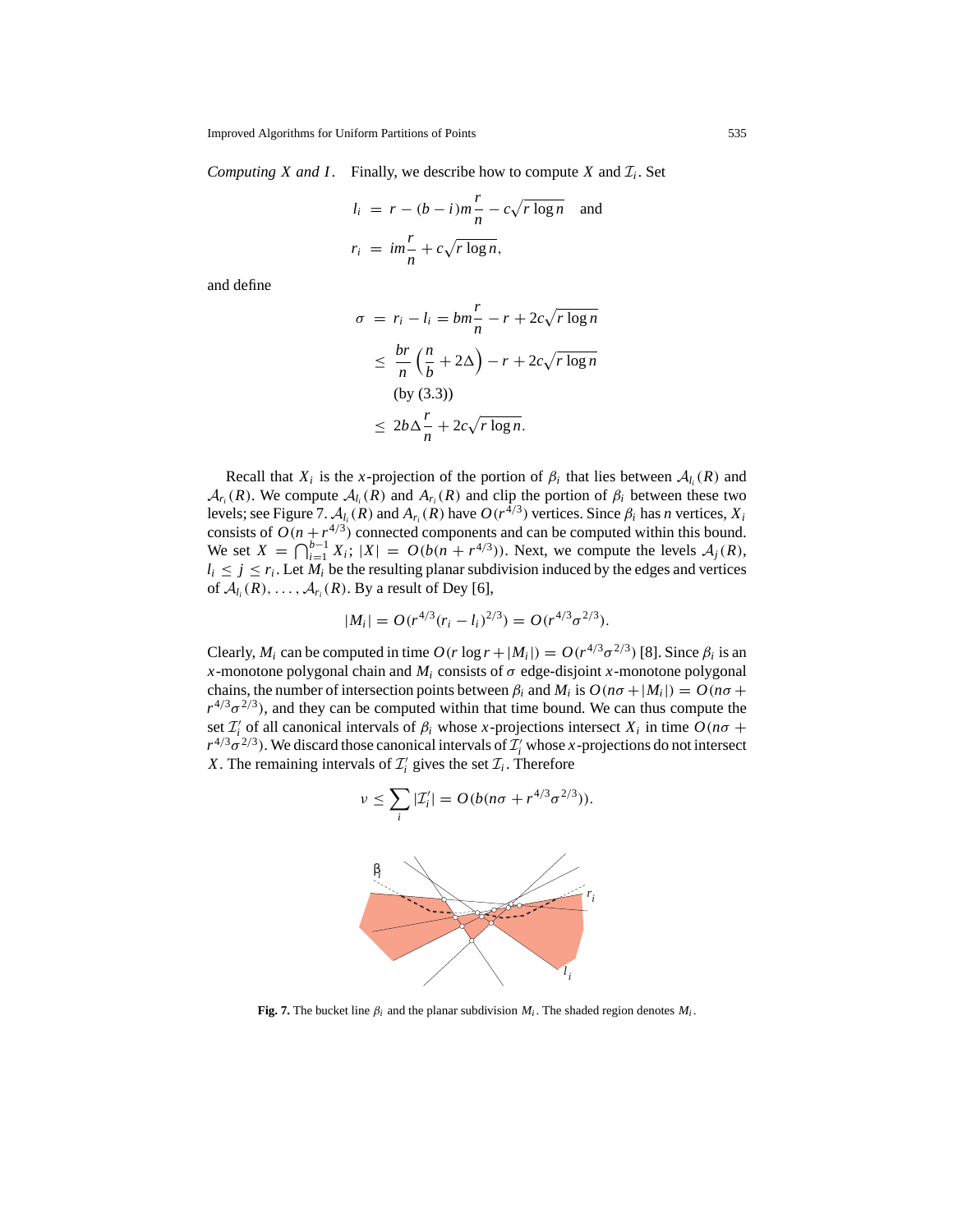Repeating this procedure for all bucket lines, the total time in computing  $|X|$  and  $\mathcal I$  is

(3.6) 
$$
O(b(n\sigma + r^{4/3}\sigma^{2/3})).
$$

Summing up (3.2), (3.4), (3.5), and (3.6); substituting the values of  $\nu$  and  $X$ ; and using the fact that we run the decision algorithm  $O(\log n)$  times, the total time in computing  $n_0$  is thus

$$
T(n) = O((r+b)n) + O(r^{2} \log^{3} n) + b(n\sigma + r^{4/3} \sigma^{2/3}) \frac{n}{r} \log^{3} n
$$
  
+  $O\left(b^{2}(n + r^{4/3}) \cdot \frac{n}{r} \log^{2} n + b(n\sigma + r^{4/3} \sigma^{2/3})\right) \cdot \frac{n}{r} \log^{2} n$   
+  $O(b(n\sigma + r^{4/3} \sigma^{2/3})) \log n$   
=  $O(rn) + O(b(n\sigma + r^{4/3} \sigma^{2/3})) \frac{n}{r} \log^{3} n + O\left(b^{2}(n + r^{4/3}) \cdot \frac{n}{r} \log^{2} n\right).$ 

Substituting the value of  $\sigma$ , we obtain

$$
T(n) = O(rn)
$$
  
+  $O\left(\frac{bn^2}{r}\left(b\Delta \frac{r}{n} + \sqrt{r \log n}\right) \log^3 n + br^{1/3}n \log^3 n \left(\Delta \frac{br}{n} + \sqrt{r \log n}\right)^{2/3}\right)$   
+  $O\left(b^2\left(\frac{n^2}{r} + nr^{1/3}\right) \cdot \log^2 n\right)$   
=  $O((b^2 \Delta)n \log^3 n) + O\left(rn + \frac{bn^2}{\sqrt{r}} \log^{7/2} n + br^{2/3}n \log^{10/3} n\right)$   
+  $O\left(b^2\left(\frac{n^2}{r} + nr^{1/3}\right) \cdot \log^2 n\right).$ 

Setting  $r = \left[b^{2/3}n^{2/3}\log^{7/3}n\right]$ , we obtain the following.

THEOREM 3.8. *There is a Monte Carlo algorithm to compute the optimal uniform projection of a set of n points in* R<sup>2</sup> *onto b equal-size buckets in time*

$$
O(\min\{bn^{5/3}\log^{7/3} n + (b^2\Delta)n\log^3 n, n^2\}),
$$

*with probability at least* 1 − 1/*n*, *where the optimal value is* (*n*/*b*) + 1. *In particular*, *our algorithm can detect in*  $O(\text{min}\{bn^{5/3} \log^{7/3} n, n^2\})$  *time whether*  $\Delta = 0$ .

REMARK 3.9. As in Remark 2.8, we can obtain a fast  $\varepsilon$ -approximation algorithm. We choose a random subset *R* of size  $r = \alpha \left\lceil \frac{b}{\varepsilon} \right\rceil^2 \log n$ , where  $\alpha$  is a sufficiently large constant, and compute  $r_0 = \min_{\theta} \Phi(R, \theta)$ . Corollary 3.5 and the fact that  $n_0 \ge n/b$ implies that  $r_0n/r \leq (1 + \varepsilon)\Phi(S)$ . From (3.2), the running time of the algorithm is  $O((r + b) \cdot n)$  which is  $O((b \cdot (1 + \varepsilon)/\varepsilon)^2 n \log n)$  for the above choice of *r*.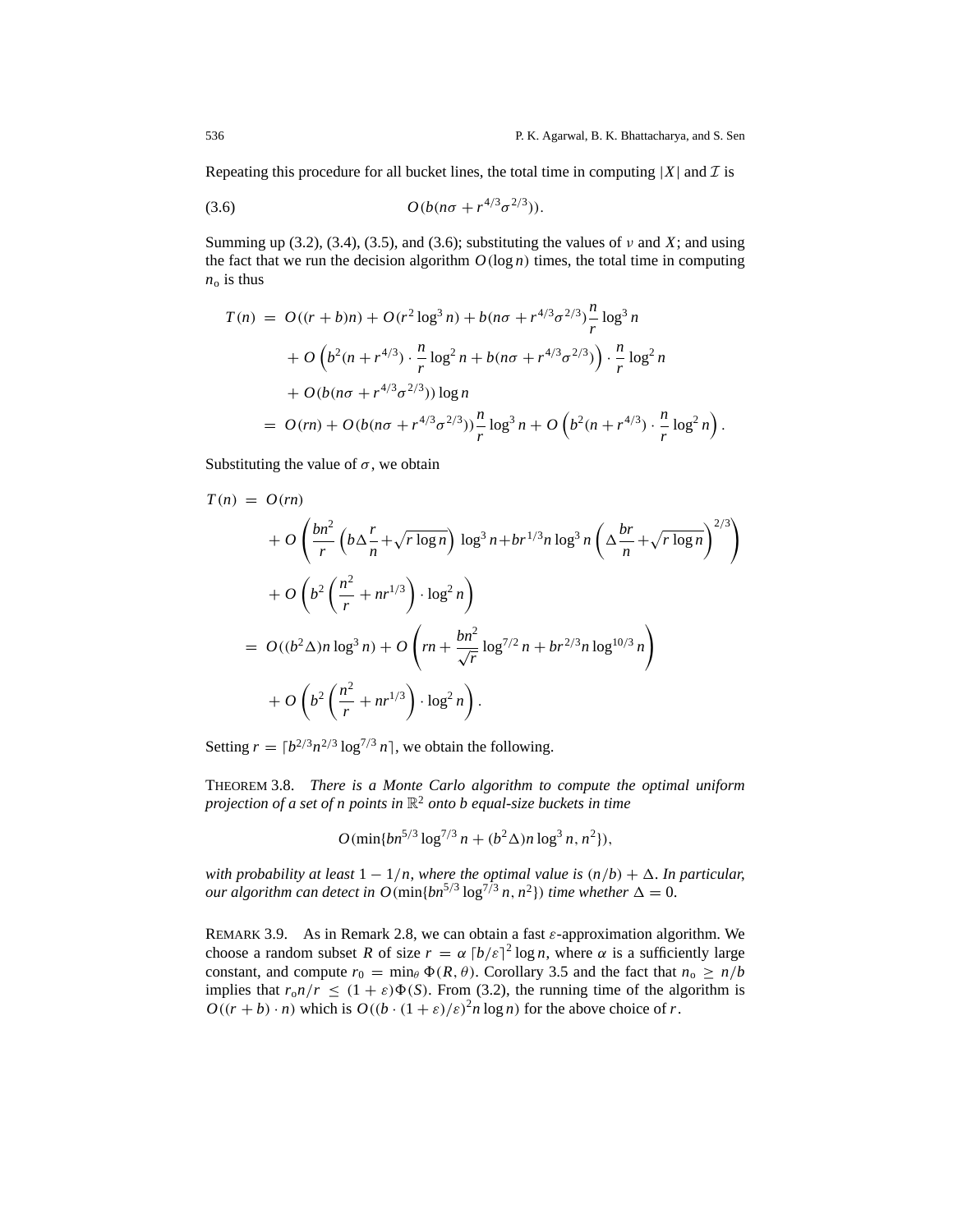**4. Two-Dimensional Partitioning.** In this section we consider the problem of partitioning a set *S* of *n* points in  $\mathbb{R}^2$  into "rectangular" buckets. More precisely, given *S* and an integer  $b \ge 1$ , we want to compute two families of equally spaced  $\sqrt{b+1}$  lines  $\mathcal{L} = \{\ell_0, \ldots, \ell_{\sqrt{b}}\}$  and  $\mathcal{L}' = \{\ell'_0, \ldots, \ell'_{\sqrt{b}}\}$ , so that the following conditions hold:

- (i) If the orientation of the lines in  $\mathcal L$  is  $\theta \in [0, \pi/2)$ , then the orientation of the lines in  $\mathcal{L}'$  is  $\pi/2 + \theta$ .
- (ii) *S* lies between  $\ell_0$  and  $\ell_{\sqrt{b}}$  as well as between  $\ell'_0$  and  $\ell'_{\sqrt{b}}$ .
- (iii) Each of the extreme lines  $\ell_0$ ,  $\ell'_0$ ,  $\ell_{\sqrt{b}}$ ,  $\ell'_{\sqrt{b}}$  contains at least one point of *S*.
- (iv) The buckets are rectangles  $B_{ij}$  defined by  $\ell_{i-1}, \ell_i, \ell'_{j-1}, \ell'_j$ , for any pair  $1 \le i, j \le j$  $\sqrt{b}$ . The maximum number of points in a bucket is minimum.

See Figure 1(iii) for an example. If the slope of lines in  $\mathcal L$  is  $\theta$  (and of lines in  $\mathcal L'$  is  $-1/\theta$ ), we refer to the resulting buckets as the  $\theta$ -cut. Let  $\mu_{ii}(\mathcal{L}, \theta)$  be the number of points in the bucket  $B_{ii}$  of the  $\theta$ -cut.

In the dual setting, the strip formed by the lines  $\ell_{i-1}$  and  $\ell_i$  of the  $\theta$ -cut is the vertical segment  $s_i(\theta)$  as defined in the previous section. Similarly, the dual of the strip formed by  $\ell'_{j-1}$  and  $\ell'_{j}$  is the segment  $s_j(-1/\theta)$ . Hence, a point  $p_k$  belongs to the bucket  $B_{ij}$ of the  $\theta$ -cut if  $\ell_k$  intersects both  $s_i(\theta)$  and  $s_j(-1/\theta)$ . Let  $\mathcal{B} = {\beta_0, \ldots, \beta_{\sqrt{b}}}$  be the set of bucket lines as defined in Section 3.2 (a vertical segment  $s(\theta)$  whose endpoints lie on the lower and vertical envelopes of  $A(\mathcal{L})$  is partitioned into  $\sqrt{b}$  equal segments  $s_1(\theta), \ldots, s_{\sqrt{b}}(\theta)$ .

As noted by Asano and Tokuyama, we can still compute an optimal solution by a sweep-line algorithm. We sweep two vertical lines  $L$  and  $L'$ . The line  $L$  sweeps the plane from  $x = 0$  to  $x = +\infty$ . When *L* is at  $x = \theta$ , *L'* is at  $x = -1/\theta$ . We stop when either *L* or *L'* crosses an intersection point of  $\mathcal L$  and  $\mathcal B$ . At each  $\theta$ , we maintain, for every  $1 \le i, j \le \sqrt{b}$ , the number of points of *S* that lie in the bucket  $B_{ij}$  of the  $\theta$ -cut, and for each line  $\ell_k \in \mathcal{L}$ , the pair  $(i, j)$  if  $p_k \in B_{ij}$ . If *L* passes through an event point lying on  $\beta_i$ , then a line moves from a bucket  $B_{ij}$  to  $B_{(i+1)j}$  at  $\theta$ , or vice versa. Similarly, if  $L'$ passes through an event point lying on  $\beta_i$ , then a line moves from a bucket  $B_{ij}$  to the bucket  $B_{i(j+1)}$  at  $\theta$ , or vice versa. As in Section 3.2, we can update the invariant and the event queue at each event point in  $O(\log n)$  time. Hence, we conclude the following:

THEOREM 4.1. *An optimum two-dimensional partitioning in the tight case can be determined in*  $O((bn + K) \log n)$  *time using*  $O(n)$  *storage, where* K *is the number of event points*.

We can also extend the Monte Carlo algorithm to this problem. If  $\Phi(S, \theta) \leq m$ , then we can also extend the Monte Carlo algorithm to this problem. If  $\Phi(S, \theta) \leq m$ , then<br>the strips defined by two consecutive lines of  $\mathcal L$  (or  $\mathcal L'$ ) contain at most √*bm* points. If we choose a random sample *R* as in Section 3.3 and define  $r_0 = \min_{\theta} \max_{i,j} \mu_{ii}(R,\theta)$  and compute it using the deterministic algorithm, then Lemmas 3.3 and 3.4 and Corollary 3.5 still hold. Corollary 3.6 can now be restated as follows.

COROLLARY 4.2. *Let* ξ *be a* θ*-cut so that every bucket of* ξ *contains at most m points of S*. *For*  $1 \leq i \leq \sqrt{b} - 1$ , *let* 

$$
l_i = r - (\sqrt{b} - i)\sqrt{b}m\frac{r}{n} - c\sqrt{r \log n}
$$
 and  $r_i = i\sqrt{b}m\frac{r}{n} + c\sqrt{r \log n}$ ,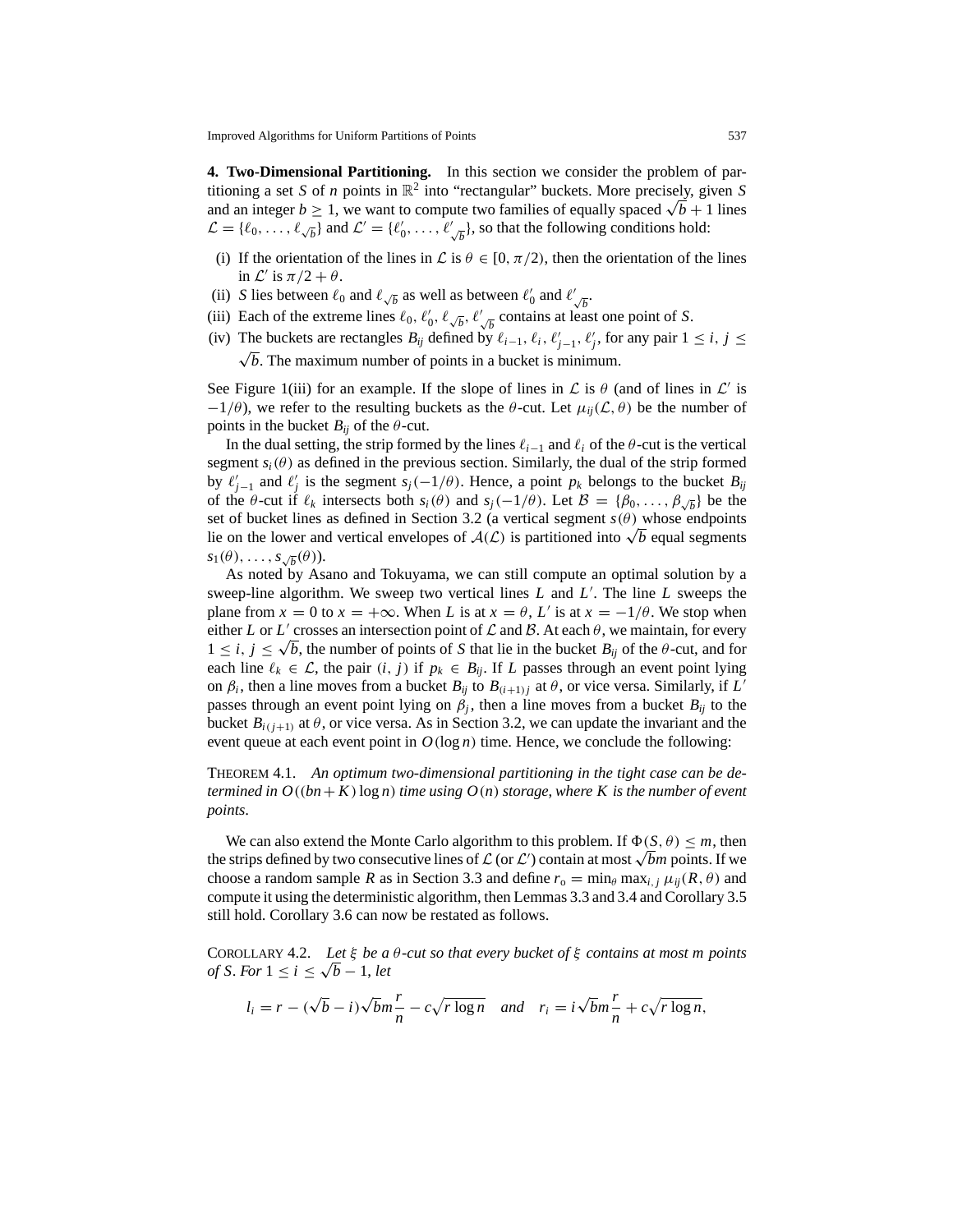*where c is an appropriate constant. Then with probability exceeding*  $1 - 1/n$ ,

(4.1) 
$$
l_i \leq \lambda(\beta_i(\xi), R), \lambda(\beta_i(-1/\xi), R) \leq r_i.
$$

We can now proceed along the same lines as in Section 3.3. In order to determine whether  $n_0 \leq m$  for a given integer *m*, we first define the set

$$
X = \{ \theta \mid l_i \leq \lambda(\beta_i(\theta), R), \lambda(\beta_i(-1/\theta), R) \leq r_i, \forall 1 \leq i \leq \sqrt{\beta} \}.
$$

We sweep two vertical lines through *X* as in the deterministic algorithm, but using the ideas from Section 3.3 to compute event points, to move directly from one connected component of *X* to another, and to compute *X* and *I*. Since there are  $\sqrt{b}+1$  bucket lines in this case, we have  $v = \sum_{i=0}^{\sqrt{b}} |\mathcal{I}_i| = O(\sqrt{b}(n\sigma + r^{4/3}\sigma^{2/3}))$ , where  $\sigma = r_i - l_i \leq$ In this case, we have  $v = \sum_{i=0}^{\infty} |L_i| = O(\sqrt{v} (nv + r^{-\alpha})^{-\alpha})$ , where  $o = r_i - v_i \le 2b\Delta(r/n) + 2c\sqrt{r \log n}$ . Carrying out the analysis of Section 3.3 with the new value of ν, we can conclude the following.

THEOREM 4.3. *Given a set of n points in* R<sup>2</sup> *and an integer b*, *there exists a Monte Carlo algorithm to find an optimal two-dimensional partition in time*  $O(\min\{b^{1/2}n^{5/3}\log^{7/3}n+\}$  $(b^{3/2}\Delta)n \log^3 n$ ,  $n^2$ }), *with probability at least*  $1 - 1/n$ *, where the optimal value is*  $(n/b) + \Delta$ .

**5. Conclusions.** We presented bucketing algorithms in one and two dimensions whose running times depend on how "nonuniform" the optimal partition is. Intuitively, the algorithm searches in a small neighborhood of an optimal solution, and the size of this neighborhood depends on the maximum size of a bucket in an optimal partition. We conclude by mentioning a few interesting open problems:

- Can the dependence on *b* and  $\Delta$  in the running time of the one-dimensional algorithm be improved?
- Can the  $n^{5/3} \log^{O(1)} n$  term in the running time of the uniform projection algorithm be removed?
- We assume in Sections 3 and 4 that the extremal lines contain at least one of the input points. Can this assumption be relaxed without affecting the running time of the algorithms?

## **References**

- [1] T. Asano and T. Tokuyama. Algorithms for projecting points to give the most uniform distribution with applications to hashing. *Algorithmica*, 9, (1993), 572–590.
- [2] B. Bhattacharya. Usefulness of angle sweep over line sweep. *Proc*. *Foundations of Software Technology and Theoretical Computer Science*, 1991, pp. 390–419.
- [3] T. Chan. Remarks on computing the level in line arrangements. Manuscript, 1999.
- [4] D. Comer and M. J. O'Donnell. Geometric problems with applications to hashing. *SIAM Journal on Computing*, 11 (1982), 217–226.
- [5] M. de Berg, M. van Kreveld, M. Overmars, and O. Schwarzkopf. *Computational Geometry*: *Algorithms and Applications*. Springer-Verlag, Berlin, 1997.